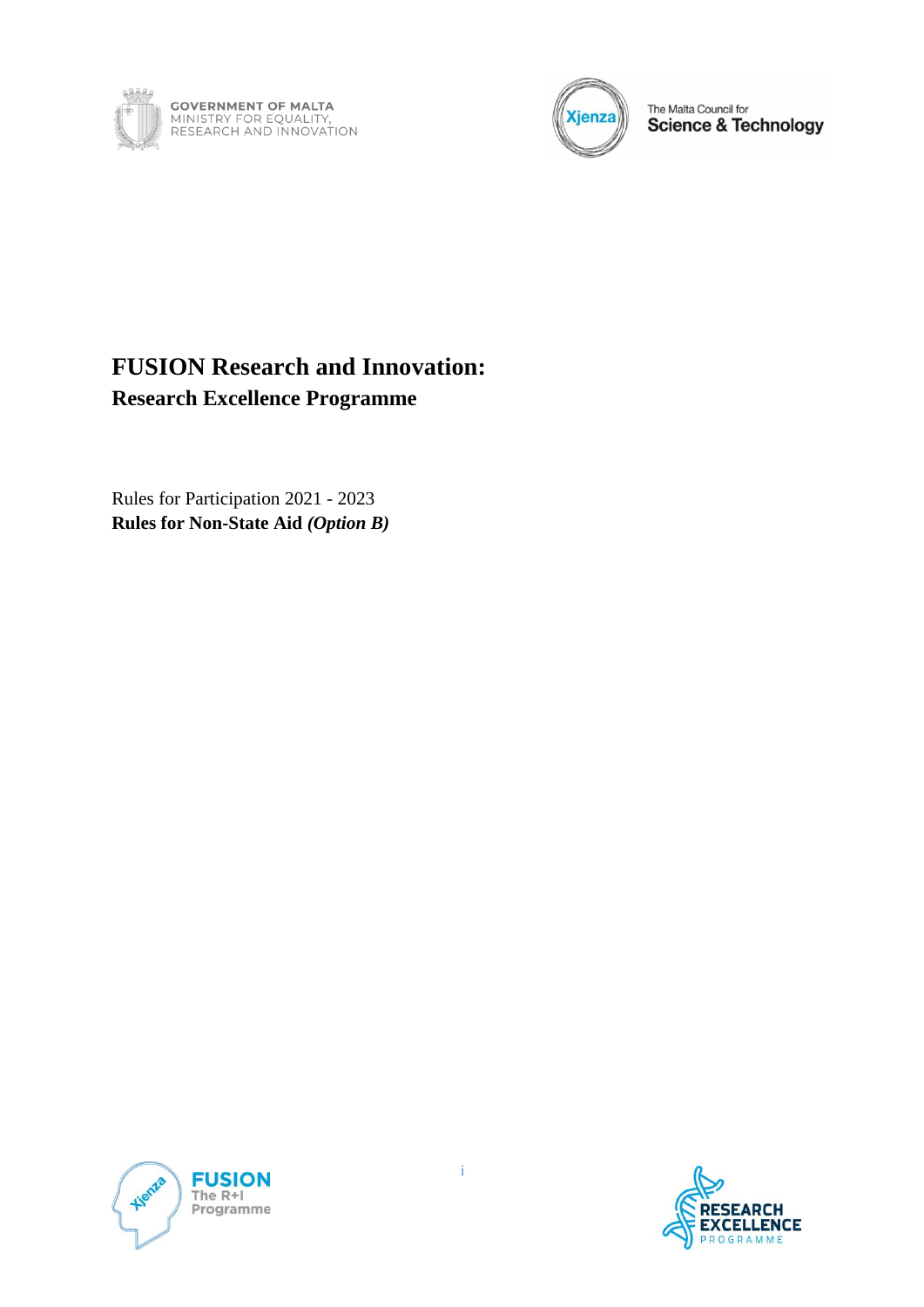



### Contents

| 1              |                                              |    |  |
|----------------|----------------------------------------------|----|--|
| $\overline{2}$ |                                              |    |  |
| 2.1            |                                              |    |  |
| 2.2            |                                              |    |  |
| 3              |                                              |    |  |
| 4              |                                              |    |  |
| 4.1            |                                              |    |  |
| 5              |                                              |    |  |
| 6              |                                              |    |  |
| 6.1            |                                              |    |  |
| 6.2            |                                              |    |  |
|                | <b>Respecting Lead Times</b><br>6.2.1        | 13 |  |
|                | <b>Assistance with Applications</b><br>6.2.2 | 13 |  |
| 6.3            |                                              |    |  |
| 7              |                                              |    |  |
| 8              |                                              |    |  |
| 8.1            |                                              |    |  |
| 8.2            |                                              |    |  |
| 8.3            |                                              |    |  |
|                | 8.3.1<br><b>Mandatory Deliverables</b>       | 15 |  |
|                | <b>Recommended Deliverables</b><br>8.3.2     | 16 |  |
|                |                                              |    |  |
| 9              |                                              |    |  |
| 9.1            |                                              |    |  |
| 9.2            |                                              |    |  |
| 9.3            |                                              |    |  |
| 9.4            |                                              |    |  |
| 9.5            |                                              |    |  |
| 9.6            |                                              |    |  |
| 10             |                                              |    |  |

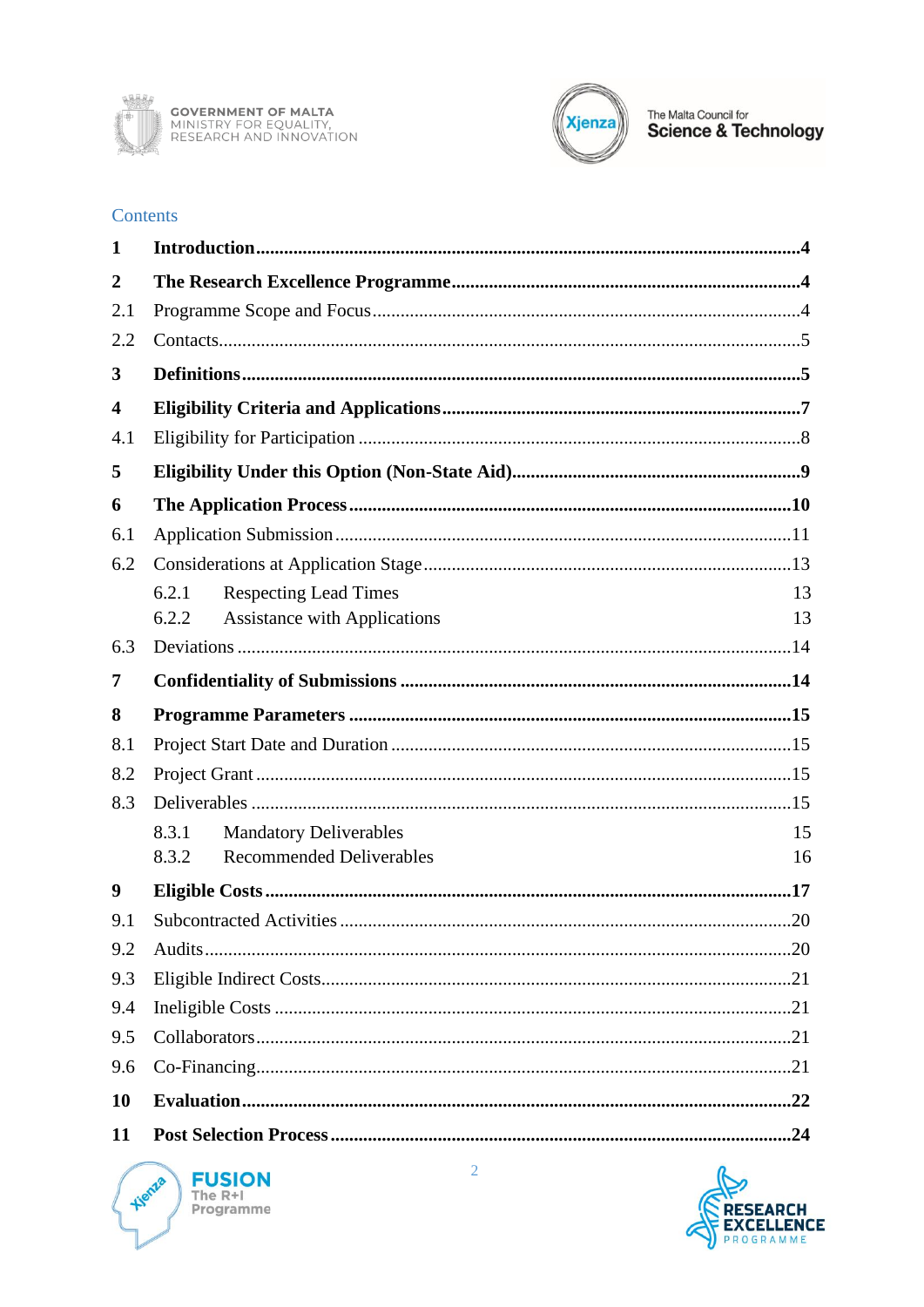



| 16 |  |
|----|--|
|    |  |
|    |  |
| 15 |  |
|    |  |
| 14 |  |
|    |  |
|    |  |
|    |  |
|    |  |
| 13 |  |
| 12 |  |
|    |  |
|    |  |



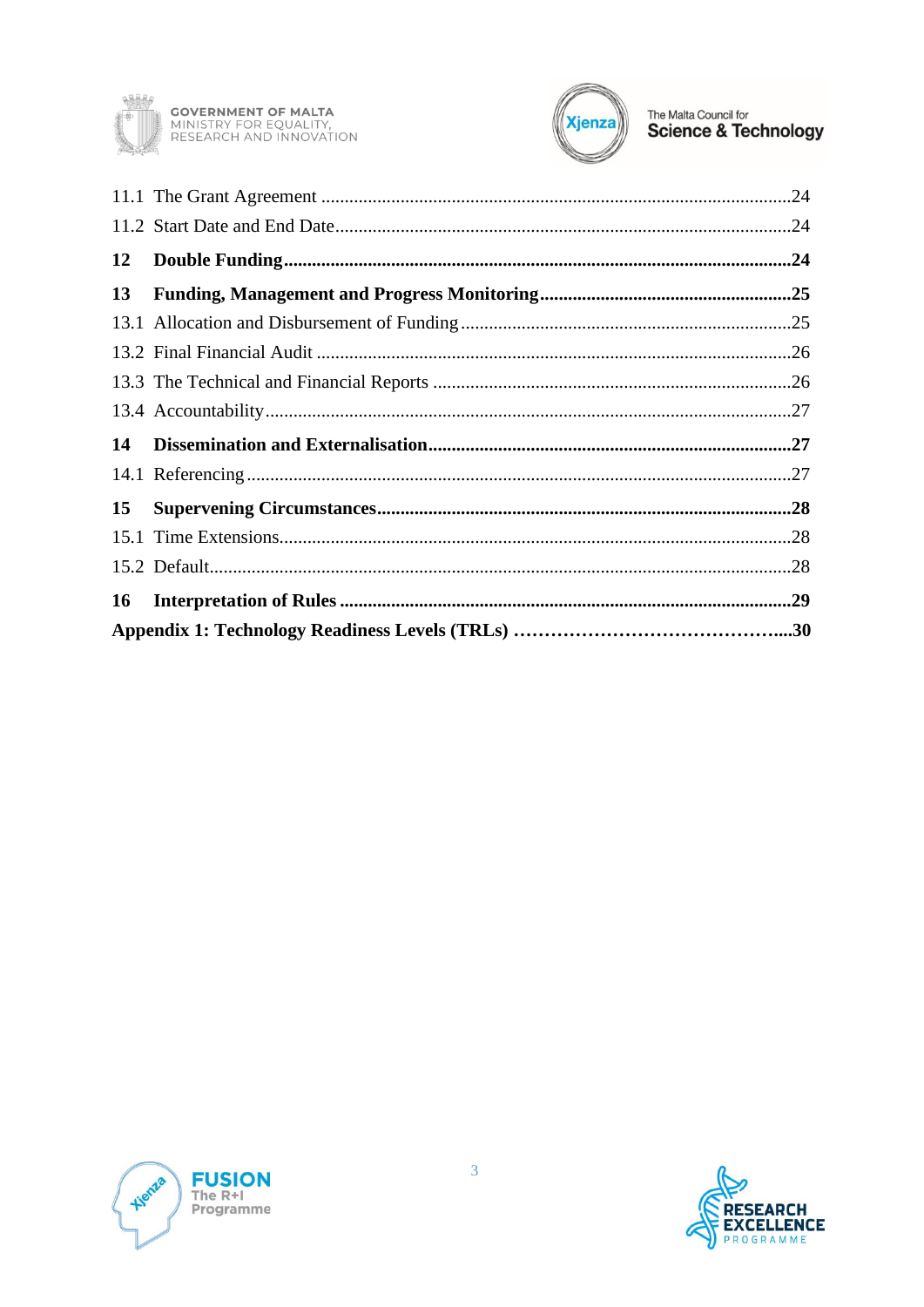



#### <span id="page-3-0"></span>1 **Introduction**

FUSION is a national funding programme that drives and supports local Research and Innovation (R&I), as well as providing the necessary support for researchers and technologists to turn their innovative ideas into a market-ready reality. FUSION is supported through Malta Government funds and is managed by the Malta Council for Science and Technology (MCST) as the Managing Authority.

The main objectives of FUSION are:

- To raise the level and profile of locally funded research
- To ingrain R&I at the heart of the Maltese economy
- To spur knowledge-driven and value-added growth
- To sustain improvements in the quality of life

These can be achieved since research results and innovation have the potential of translating themselves into commercial activities which generate a multiplier effect on the economy, by increasing Malta's competitiveness through the creation of additional high-value and knowledge intensive employment opportunities in Malta's priority industries.

FUSION is a portfolio of various programmes. These programmes have been designed with the aim of offering the necessary mentoring and financial support for researchers and technologists to develop their ideas to the betterment of society.

# <span id="page-3-1"></span>**2 The Research Excellence Programme**

#### <span id="page-3-2"></span>**2.1 Programme Scope and Focus**

The Research Excellence Programme is a national funding programme which supports the earlystage development of innovative projects proposed by public entities, higher education institutes and industry players.

In line with the "National Research and Innovation Strategy 2020", the primary aim of the programme is to spur the growth of new knowledge through experimental evidence following scientific hypotheses. This programme was designed in response to the need and desire for public and private entities in Malta to focus on early conceptual research endeavours. The programme is intended to fund projects which are still in the early stages of research, but which nonetheless boast a high degree of **scientific excellence** as well as national and international relevance. For projects which may be commercially applicable, this programme targets research at the initial



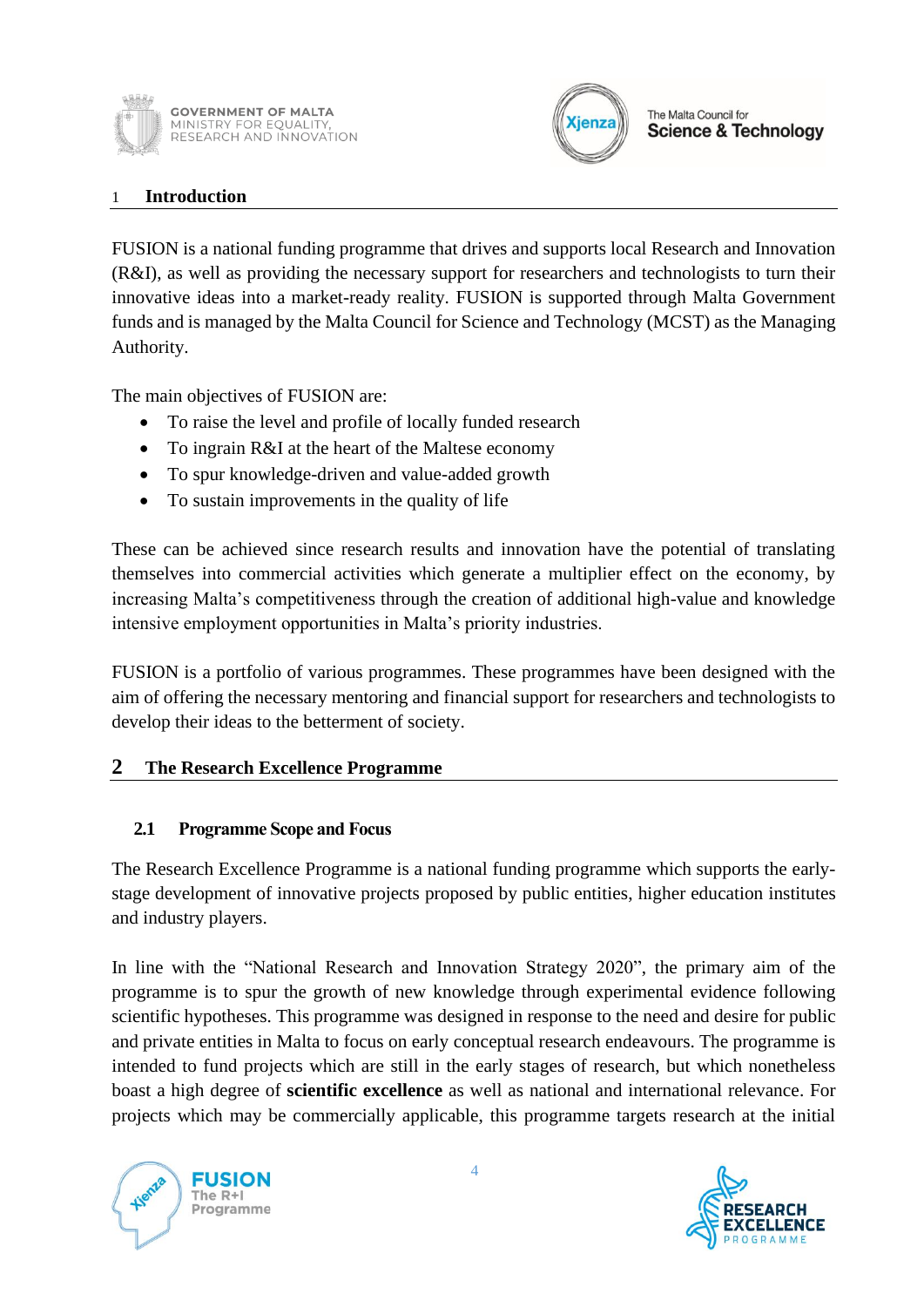



Technology Readiness Levels (TRL) between TRL 1 and TRL 4 (Refer to Appendix 1 of the Rules of Participation for the definitions of the Technology Readiness Levels).

The programme also aims to:

- Form a more comprehensive Maltese R&I system.
- Build capacity in new, multidisciplinary areas in the Maltese R&I sector.
- Fund the initial research in products or services that could have a significant impact on industry, and which could ultimately lead to new avenues for economic growth.
- Generate knowledge and build capacity for future areas and contribute to smart specialisation strategies and policy development.
- Strengthen and contribute to existing collaborations.

The scope of the programme is to provide financial support for research, development and innovation through a bottom-up approach, across a broad range of scientific areas.

# <span id="page-4-0"></span>**2.2 Contacts**

For general enquires kindly contact:

Ms. Abigail Aquilina R&I Programmes Executive Email: abigail.aquilina@gov.mt Tel: +356 2360 2241

For escalated enquiries kindly contact:

Mr. Stephen Borg R&I Programmes Executive The Malta Council for Science & Technology Villa Bighi, Bighi, Kalkara, KKR 1320 Email: stephen.i.borg@gov.mt Tel: +356 2360 2208

# <span id="page-4-1"></span>**3 Definitions**

**Applicant** means anyone eligible for participation in a Project in terms of these Rules for Participation and who consequently applies for funding under this Programme.



5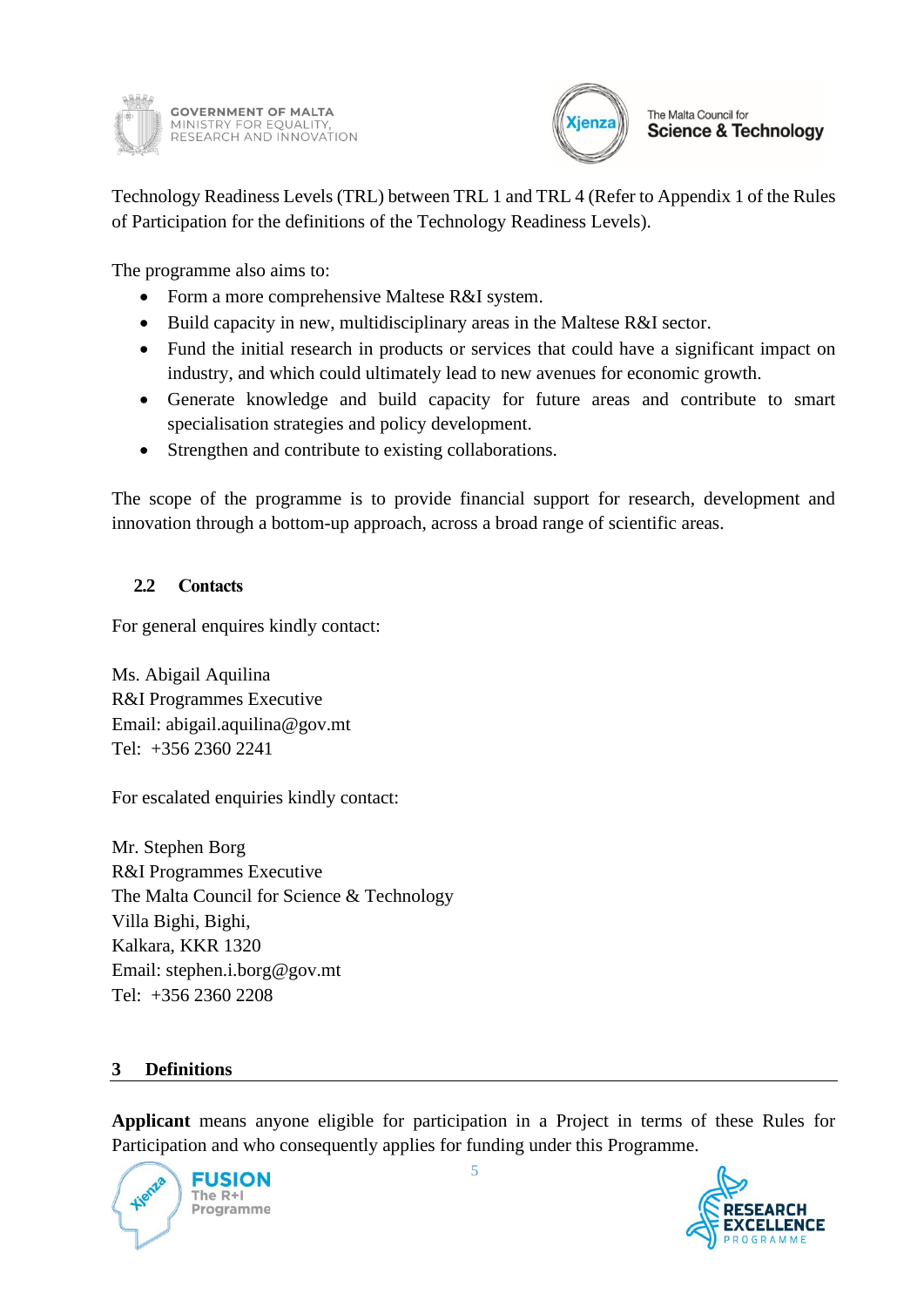



**Council** refers to the Malta Council for Science and Technology.

**Due Diligence** is an investigation of a business or person prior to signing the Grant Agreement.

**Eligible direct costs** are those costs incurred directly by the national beneficiaries during the duration of the project and used primarily for the purpose of achieving the objectives of the project. All eligible expenses must be incurred between the Start Date and the End Date of the Project and must be limited to the budgeted value.

**End Date** means the date when the Project Period, having commenced on the Start Date, expires. The Project Period is the time required to execute the Project as indicated in the grant agreement.

**Evaluators** are the consultants who responded to MCST's Call for Applications to provide evaluation services for submissions made through this Programme.

**Innovation** is defined as the internationally novel scientific/technological development of a technological process, product or service. Also, the definition of innovation within the same context can also be applied to non-novel, yet step-change/ground-breaking enhancement of existing technological processes, products or services, or even the application of existing knowledge to new novel applications of these solutions to deliver step-change competitiveness through such an application.

**Intellectual Property (IP)** means statutory and other proprietary rights and includes patents, trademarks, designs, and confidential information/trade secrets, copyright.

**Legal Entity** means any entity created within the European Union, having an operating base in Malta and which has legal personality, which may, acting under its own name, exercise rights and be subject to obligations.

**Personnel costs** means the costs of researchers, technicians and other supporting staff to the extent employed on the relevant project or activity.

**Project Coordinator** is the individual with experience in research project management who will assume the responsibilities defined within this document and who is appointed as the single point of contact from proposal submission to project end. He/she will have the responsibility of ensuring that all the partners involved are eligible and of supervising the project workflow with the help of WP leaders. Additionally, he/she will be required to submit the project application and must also compile and submit reports / deliverables to the funding bodies. The Project Coordinator shall be an employee of the Lead Partner carrying out the R&I project.

**Project Grant** means the granted funding provided.

**Project Value** means the entire project budget including any co-financing.

**Public Entity** is any Ministry, Department, Entity, Authority, Public Commission, Public Sector Foundation or similar organisation that does not carry out an economic activity within the meaning of Article 107 TFEU and that exercises public power, or else acts in its own capacity as public





6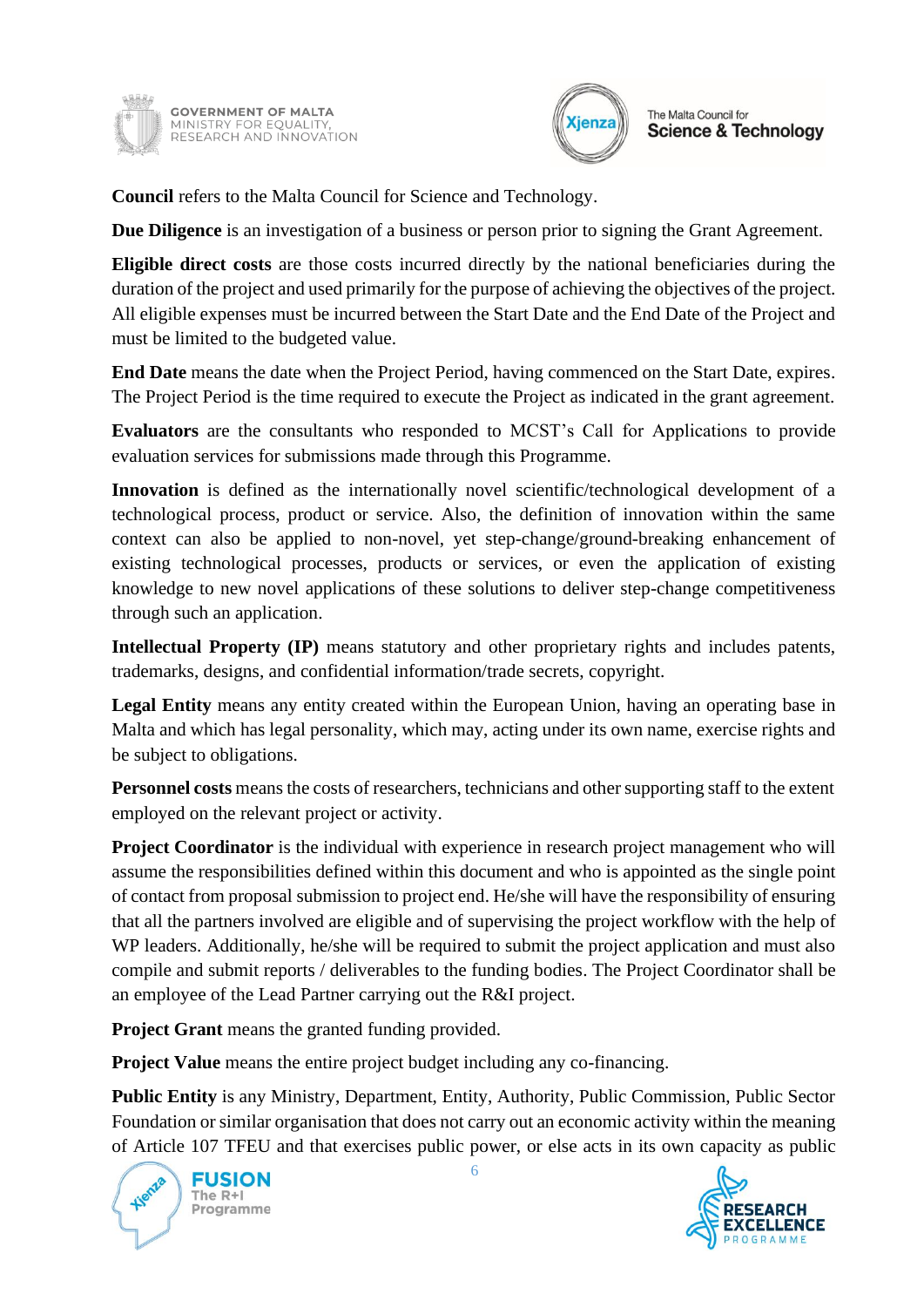

**GOVERNMENT OF MALTA** MINISTRY FOR EQUALITY,<br>RESEARCH AND INNOVATION



The Malta Council for **Science & Technology** 

authority, where the activity in question forms part of the essential function of the State or is connected with those functions by its nature, its aim and the rules to which it is subject. However, the classification of a particular entity as an undertaking depends entirely on the nature of its activities, and the overriding criterion of consideration is whether it carries out an economic activity or not, e.g., an entity that is formally part of the public administration may nevertheless have to be regarded as an undertaking within the meaning of Article 107(1) of the Treaty. Thus, an entity that carries out both economic and non-economic activities is to be regarded as an undertaking only with regards to the former. In this case, if the economic activity can be separated from the exercise of public powers, then that entity acts as an undertaking in relation to that activity and the financing, the costs and the revenues of that economic activity shall be accounted for separately from the other non-commercial activities.

If an economic activity cannot be separated from the exercise of public power, the activities exercised by that entity as a whole, remain connected with the exercise of those public powers and therefore fall outside the notion of an undertaking.

**Research and knowledge-dissemination organisation** means an entity (such as university or research institute, technology transfer agency, innovation intermediary, research-oriented physical or virtual collaborative entity), irrespective of its legal status (organised under public or private law) or way of financing, whose primary goal is to independently conduct fundamental research, industrial research or experimental development or to widely disseminate the results of such activities by way of teaching, publication or knowledge transfer. Where such entity also pursues economic activities, the financing, the costs and the revenues of those economic activities must be accounted for separately. Undertakings that can exert a decisive influence upon such an entity, in the quality of, for example, shareholders or members, may not enjoy preferential access to the results generated by it.

**Start Date** means the date which is stated in the Grant Agreement for the official start of the project.

**Subcontracted Activity** means any activity related to the project, (including but not limited to consultancy), and which is not carried out directly by a Partner or its employees, but is carried out by any third party (local or foreign) individual, company, partnership or entity, under whatsoever terms and conditions.

# <span id="page-6-0"></span>**4 Eligibility Criteria and Applications**

These Rules for Participation are applicable to **public entities** and **public research and knowledge dissemination organisations**, registered in Malta, **that do not carry out an economic activity within the meaning of Article 107 TFEU.**



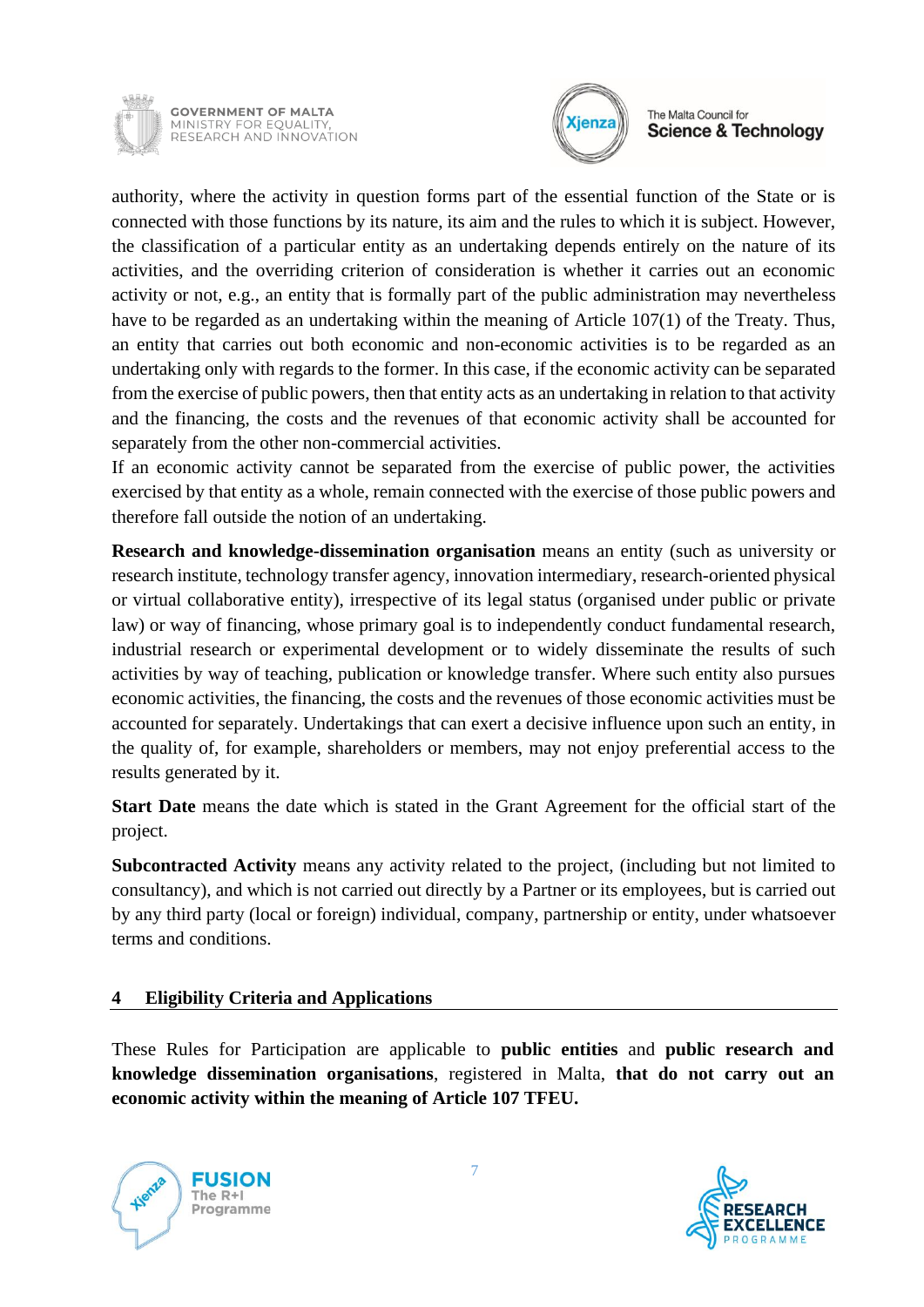



This section provides details as to the criteria which must be checked in order to assess the Beneficiary's eligibility to apply and the application's fit within this Programme.

# <span id="page-7-0"></span>**4.1 Eligibility for Participation**

Any applicants that at the time of proposal submission are considered by MCST to be noncompliant with respect to Grant Agreement obligations on other active projects funded by MCST, may be immediately deemed ineligible at application stage or will not be awarded funding under this programme. This also applies to situations whereby the applicant is outside approved project timelines on other projects funded by MCST, and where the applicant is in recognised default.

Any application submitted by or including the participation of any legal person or legal entity having, in totality or in majority ownership, the same shareholders, partners or persons holding and/ or exercising a controlling power in any other legal entity which will have been at any time prior to such application declared as non-compliant or defaulting on any other contract or agreement entered into with MCST, shall be automatically declared as inadmissible.

Funding under this scheme is made available on the basis that the Applicant has not benefited and will not benefit from any other grant or financial incentive of whatever nature, applied for and/ or utilised for the same costs and scope as that subject of the funding requested under this scheme.

Applicants under the Non-State Aid (*Option B*) regime must understand that, should they be found to be in breach of the conditions for being exempt from State Aid regulations, the Managing Authority will enforce the retrieval of disbursed funds with interest, in part or in full, as the case may necessitate.

The Applicant also undertakes to comply faithfully and immediately with any decision of the European Commission or a Maltese Judicial Authority declaring Article 107(1) TFEU to be applicable to this Agreement.

MCST also reserves the right to terminate any applications that have followed in part or in full the Non-State Aid (*Option B*) regime, should MCST not be satisfied with the segregation of work packages, activities, tasks and deliverables, as well as budgets.

All applications should be accompanied by the relevant declarations duly completed within the Appendices of the Application Form with particular attention also being given to potential indirect state aid, to undertakings within the same eventual project, should it be selected for funding.

**Given the aims of the Research Excellence Programme, it is integral that any proposal that will be considered for funding implements a scientific basis and highlights the research methodology to be conducted.**



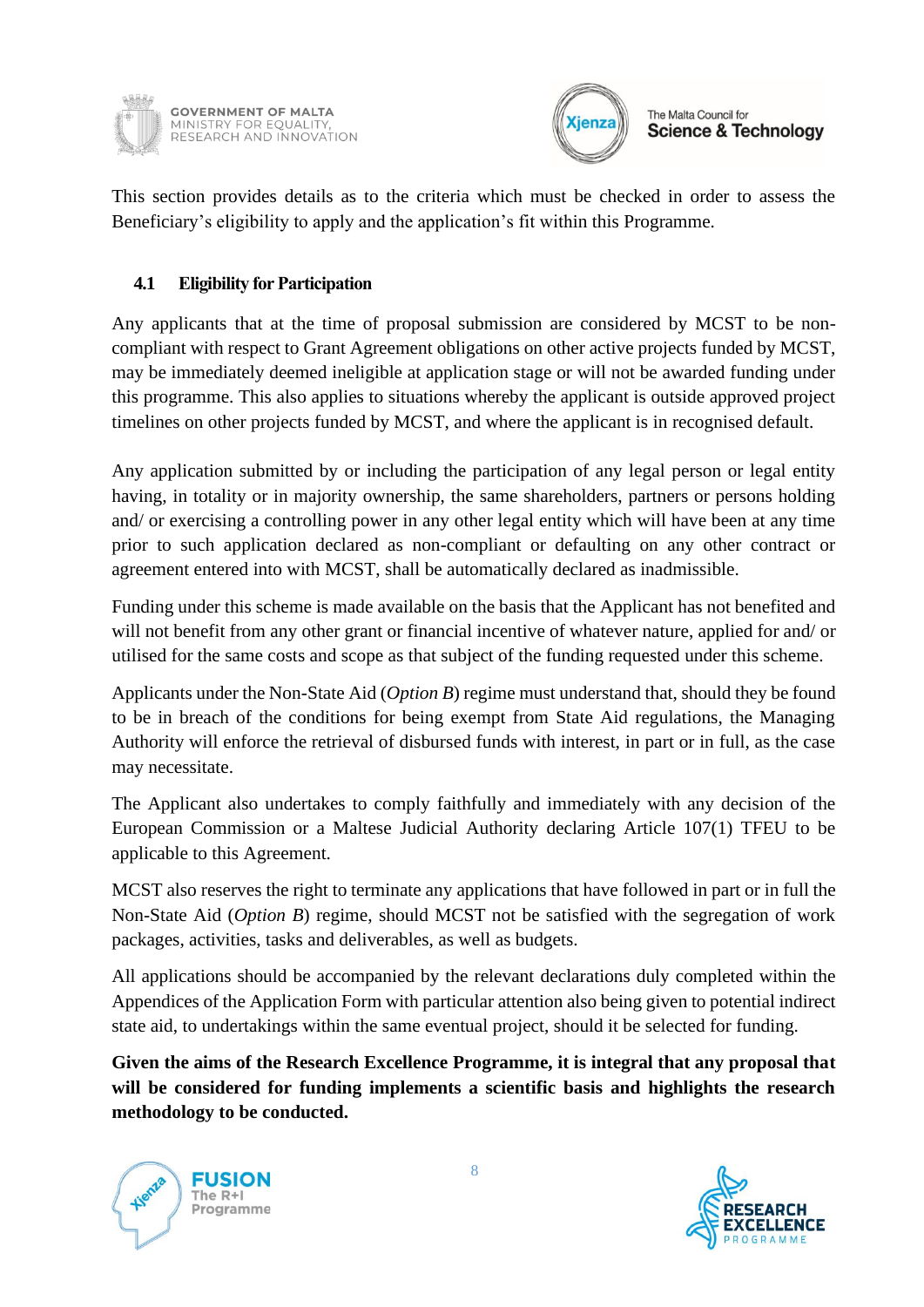



Hence, in order to be eligible:

**The entity must be a Maltese Legal Entity. Any Maltese Public Entity and Maltese Public Research and knowledge-dissemination organisation** as defined in Section 3 may apply and will be eligible for funding subject to the terms and conditions laid out in this document.

Kindly note that in the case of public foundations, applicants will be required to provide a Statute Deed (Authenticated), which will be considered during the national eligibility check stage (to be included as an annex to the application form)

Kindly note that only sole applicants are eligible and thus there should only be one beneficiary as an Applicant. Furthermore, the applicant entity needs to be established/ incorporated by the date of application submission.

# <span id="page-8-0"></span>**5 Eligibility Under this Option (Non-State Aid)**

These Rules for Participation allow eligibility under a non-state aid route. Those entities that may be eligible for participation under this route shall be required to declare themselves as:

A public "research and knowledge dissemination organisation" as defined in the Commission Framework for State aid for research and development and innovation (2014/C 198/01) paragraph 15(ee), which carries out a non-economic activity in line with the following:

(a) primary activities of research organisations and research infrastructures, in particular:

- education for more and better skilled human resources.
- independent R&D for more knowledge and better understanding, including collaborative R&D where the research organisation or research infrastructure
- engages in effective collaboration;
- wide dissemination of research results on a non-exclusive and non-discriminatory basis, for example through teaching, open-access databases, open publications or open software;

(b) knowledge transfer activities, where they are conducted either by the research organisation or research infrastructure (including their departments or subsidiaries) or jointly with, or on behalf of other such entities, and where all profits from those activities are reinvested in the primary activities of the research organisation or research infrastructure. The non-economic nature of those activities is not prejudiced by contracting the provision of corresponding services to third parties



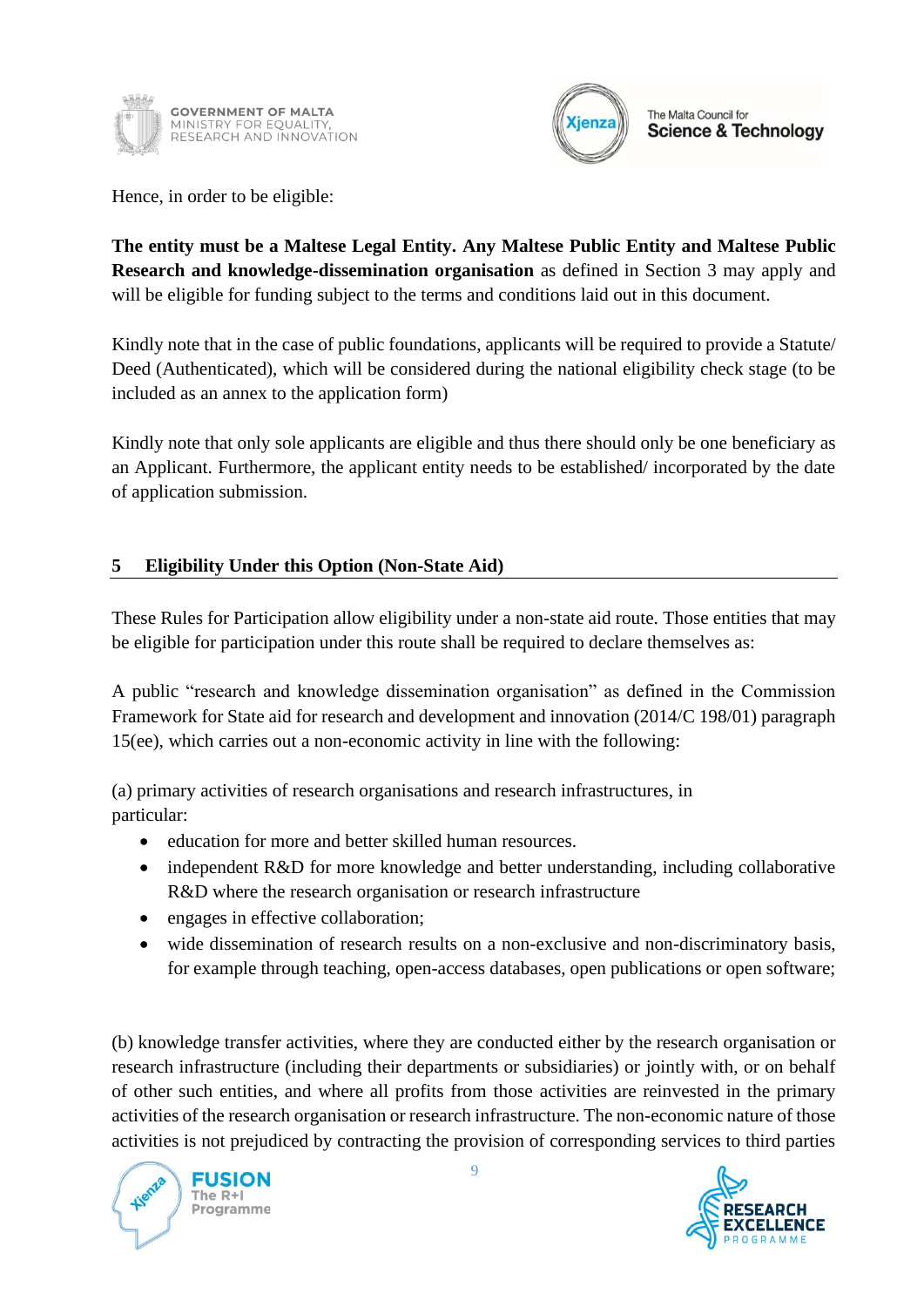



by way of open tenders.

or,

A public entity whose activity does not constitute an economic activity in the meaning of Article 107 of the Treaty on the Functioning of the European Union<sup>1</sup>. Where applicable, applicants need to ensure adherence to Section 2.2 "Indirect State aid to undertakings through public funded research and knowledge dissemination organisations and research infrastructures" of the Framework for State aid for research and development and innovation (2014/C 198/01).

Applicants under the non-state aid Option B route must understand that, should they be found to be in breach of the conditions for being exempt from State Aid regulations, the Managing Authority will enforce the retrieval of disbursed funds with interest, in part or in full, as the case may necessitate.

The Applicant also undertakes to comply faithfully and immediately with any decision of the European Commission or a Maltese judicial authority declaring Article 107(1) TFEU to be applicable to this Agreement.

MCST also reserves the right to terminate any applications that have followed in part or in full the non-state aid Option B route, should MCST not be satisfied with the segregation of work packages, activities, tasks and deliverables, as well as budgets.

All applications should be accompanied by the relevant Declarations duly completed within the Appendices of the Application Form with particular attention also being given to potential indirect state aid to undertakings within the same eventual project, should it be selected for funding.

# <span id="page-9-0"></span>**6 The Application Process**

The Call for Project Proposals will be open between the **17th of January 2022 to 23:59PM on the 28th of February 2022.** The selection and funding of proposals under this Programme shall be on a competitive basis.

Applicants should refer to the eligibility criteria in Sections 3 and 4.

<sup>&</sup>lt;sup>1</sup> Refer to chapter 2 of the commission notice on "the notion of State aid referred to in an article 107(1) of the Functioning of the European Union" (2016/C 262/01) for further guidance

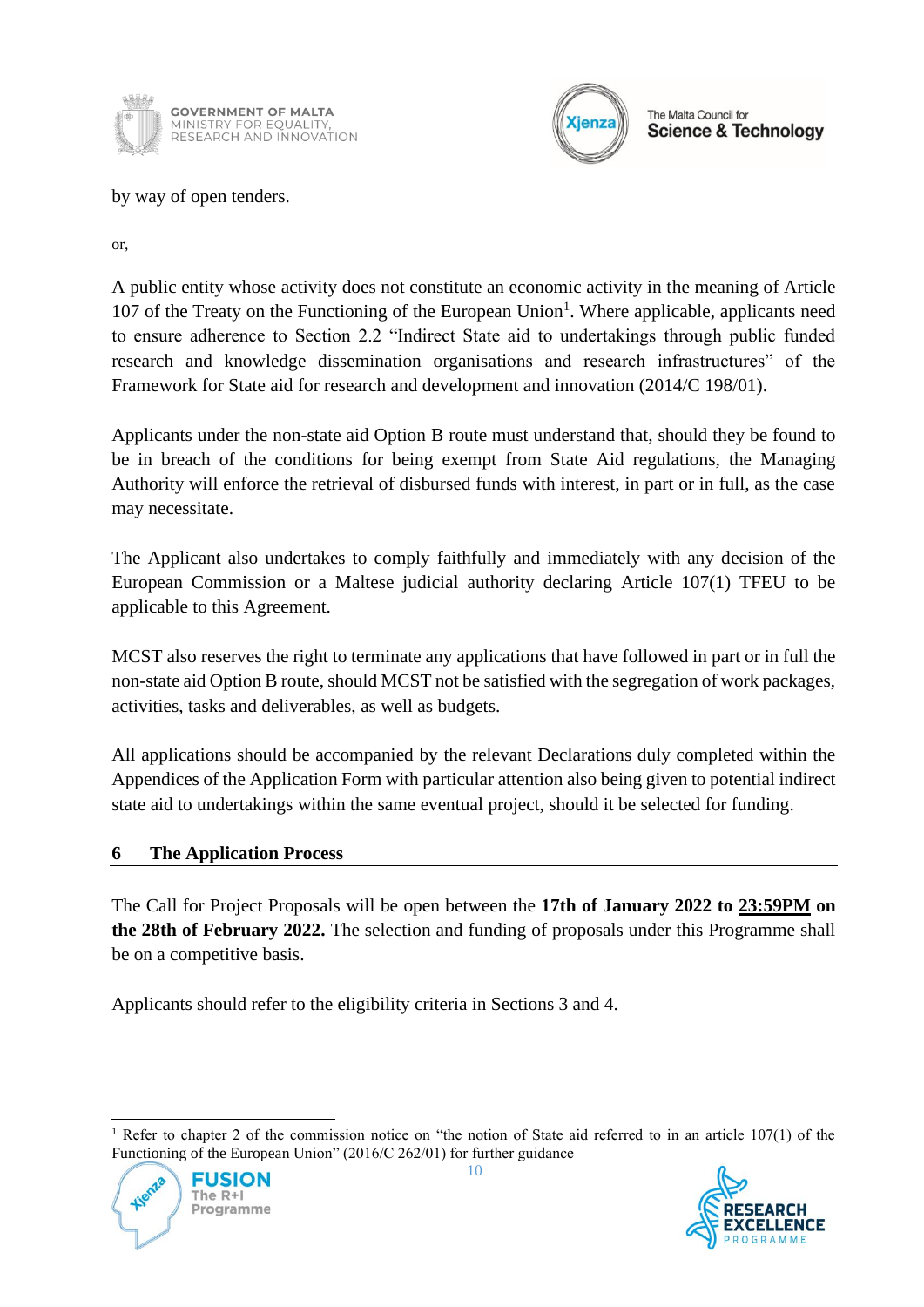



# <span id="page-10-0"></span>**6.1 Application Submission**

The Research Excellence project application must present a coherent, comprehensive and credible plan based on:

- $\checkmark$  Reasonable estimates of human resources, finance, deliverables and timeframes; and
- $\checkmark$  Templates provided by MCST.

**Submission, evaluation and selection of project applications will be in the form of a one-stage process. The applicant must ensure complete compliance with the 'Rules for Participation 2021 - 2023' prior to submission as no amendment or negotiation thereto will be allowed after submission. Any unapproved deviations will result in the failure of the application during the administrative check.**

The legal representative of the participating organisation of the applicant must sign off on the application and enter the date of signature in blue ink (not electronically). The legal representative of the applying organisation must also sign off all relevant declarations found within the Appendices of the Application Form.

All applications shall be evaluated according to the procedure outlined under Section 9 of these Rules for Participation. The application process is a **single stage** process. This means that once an application has been submitted, modifications thereto will not be allowed. Moreover, requests made by the applicant to allow negotiations on the content of the proposals, after submission will be rejected. In instances where errors in the budget are noted during the evaluation process, these will be categorised by the Council into major deviations (**affecting 10% or over of the grant value**) or minor deviations (**affecting less than 10% of the grant value**) e.g., if the grant value requested is  $\epsilon$ 50,000, any errors in the budget exceeding  $\epsilon$ 5,000, would be considered as a major deviation. Minor deviations will be amended by the Council and evaluated on that basis. The beneficiary will be given the opportunity to accept or decline proceeding with the project if awarded. On the other hand, major deviations will be considered as administratively noncompliant.

In cases, where deviations from the mandatory deliverables or budgets detailed herein are required, applicants should be guided by section 5.3 below. **The content of the Application Form will be directly appended to the Grant Agreements for successful applicants and will constitute the Grant Agreement technical obligations.**

Any text within the submitted application, which are more than the prescribed maximum word count and/or page limits, shall be **disregarded in the scientific evaluation process**.



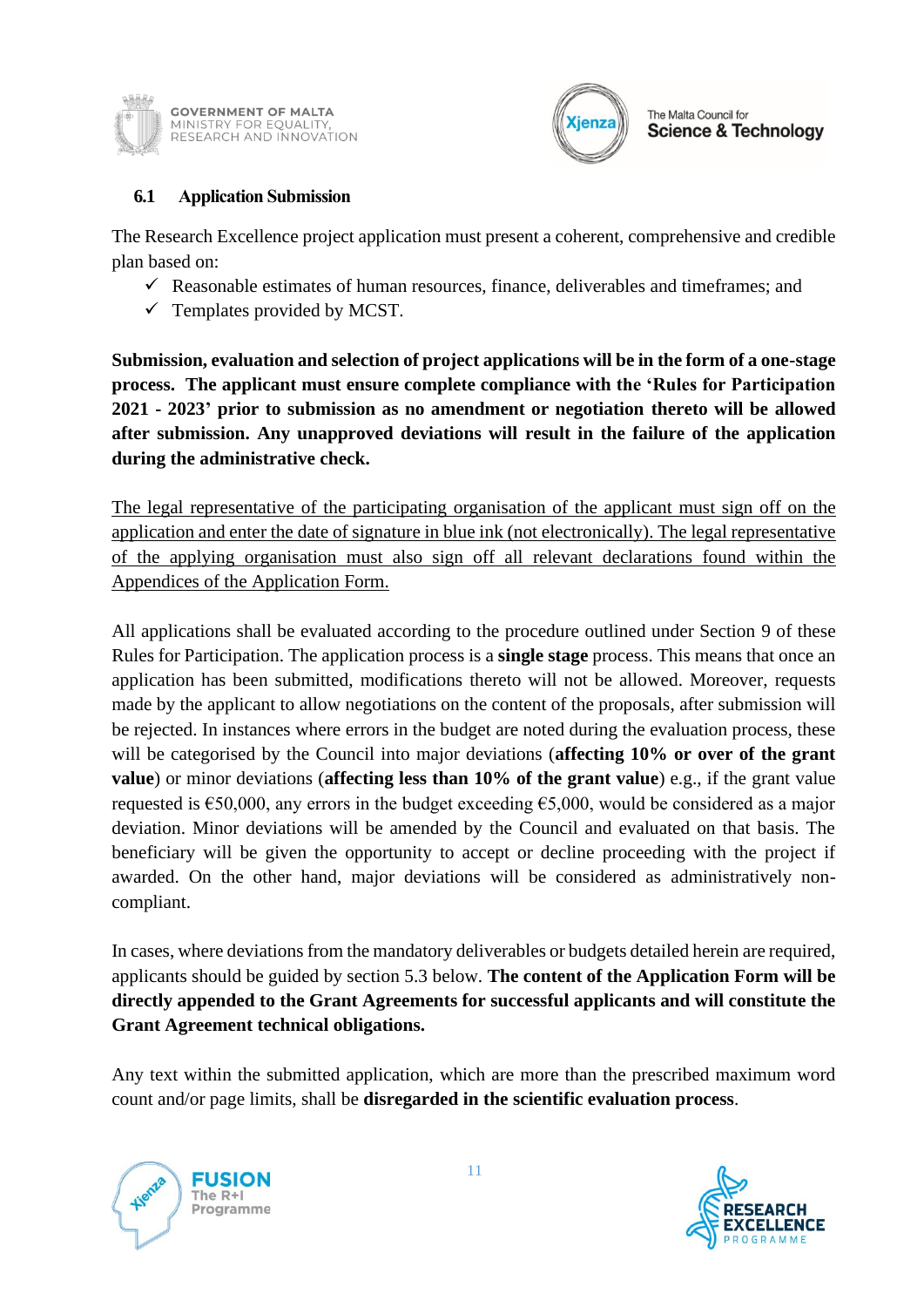



**Science & Technology** 

Application Forms can either be sent electronically to [rep.mcst@gov.mt](mailto:rep.mcst@gov.mt) keeping Mr. Stephen Borg [\(stephen.i.borg@gov.mt\)](mailto:stephen.i.borg@gov.mt) and Ms. Abigail Aquilina [\(abigail.aquilina@gov.mt\)](mailto:abigail.aquilina@gov.mt) in copy, with "Research Excellence Programme Application Submission" as a subject.

Contact Information:

Ms. Abigail Aquilina R&I Programmes Executive Email: abigail.aquilina@gov.mt Tel: +356 2360 2241

For escalated enquiries kindly contact:

Mr. Stephen Borg R&I Programmes Executive The Malta Council for Science & Technology Villa Bighi, Bighi, Kalkara, KKR 1320 Email: stephen.i.borg@gov.mt Tel: +356 2360 2208

# **In both cases, it is the responsibility of the applicant to ensure that a confirmation of receipt is provided.**

All Submissions must include:

- $\checkmark$  The application form in MS Word (.docx) format and a signed scanned copy (to be sent by email)
- $\checkmark$  A precise plan of project activities, timeframes, and deliverables, including a visual representation through a Gantt Chart
- $\checkmark$  A precise indication of project costs signed and as a spreadsheet
- $\checkmark$  Curricula Vitae of key researchers including relevant track records. These should clearly establish that there is the potential in carrying out the project.
- $\checkmark$  A detailed plan of how Beneficiary's knowledge and, where applicable subcontractors or co-collaborators, will be used to perform the project tasks and to achieve the project objectives (At this stage, if subcontractors have not been identified, one should mention the tasks that will be passed on and the expertise required.)



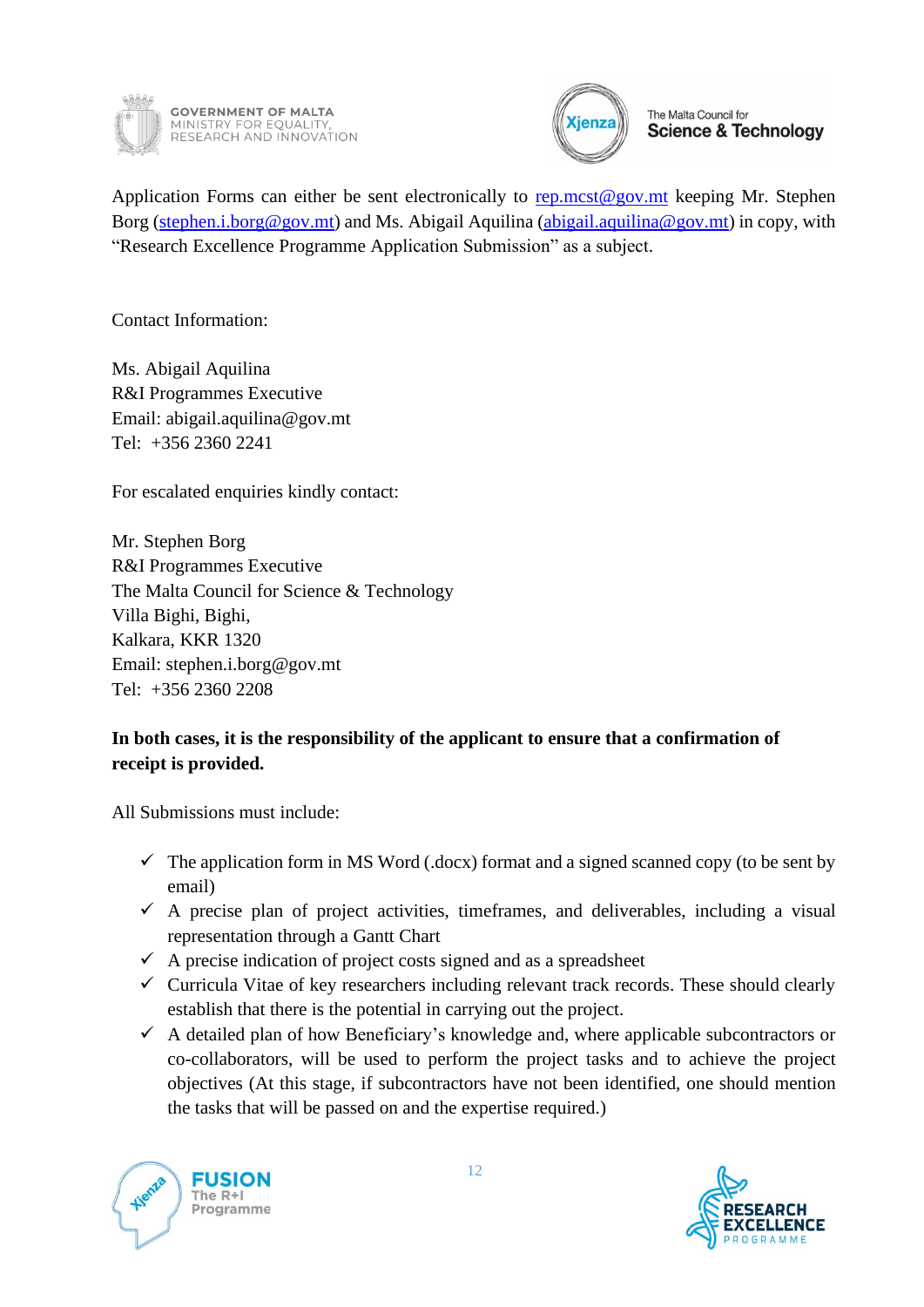



- $\checkmark$  The signed declarations where State Aid is not applicable (Kindly note that the mentioned Declaration form is to be submitted again upon the signing of the Grant Agreement should the project be selected for funding)
- $\checkmark$  Management Accounts, including detailed profit and loss, as well as balance sheet, for the current year, where an audited account may not be available
- $\checkmark$  In the event that the applicant is a start-up, and the above documents are not available, the applicant shall provide the financial projections for three (3) years signed by an independent certified public accountant, including:
	- An income statement,
	- A cash flow statement, and
	- A statement of financial position

It should be noted that emails larger than 6MB shall be automatically rejected by the system. The applicant may make use of cloud storage.

All received applications shall be acknowledged in by email. **Incomplete applications as at the deadline of this call will not be considered.**

# <span id="page-12-0"></span>**6.2 Considerations at Application Stage**

# <span id="page-12-1"></span>**6.2.1 Respecting Lead Times**

All organisations, including MCST, have their internal procedures for processing, approving and signing off on legally binding documents. Beneficiaries are to ensure that they are aware of these lead times in their organisation as well as in the other organisations which may be involved. It is the applicant's responsibility to ask for information on lead times pertaining to MCST.

Applicants should also consider personal commitments, vacation leave etc, when planning to apply. **All project application submissions must reach the MCST by not later than 23:59pm (CET) on the day of the deadline. All pages of the application must be dated, signed and initialised (stamped or signed) by the applicant's legal representative.**

# <span id="page-12-2"></span>**6.2.2 Assistance with Applications**

Prospective Project Applicants are encouraged to seek the advice of MCST in the preparation of the project application. This should help identify any areas of concern prior to the submission of the application and lead to a better quality of submission. Advice shall only be given in respect to these Rules for Participation and not on technical grounds. **Applicants are particularly encouraged to seek the MCST's guidance through proposal-specific one-to-one sessions to** 



13

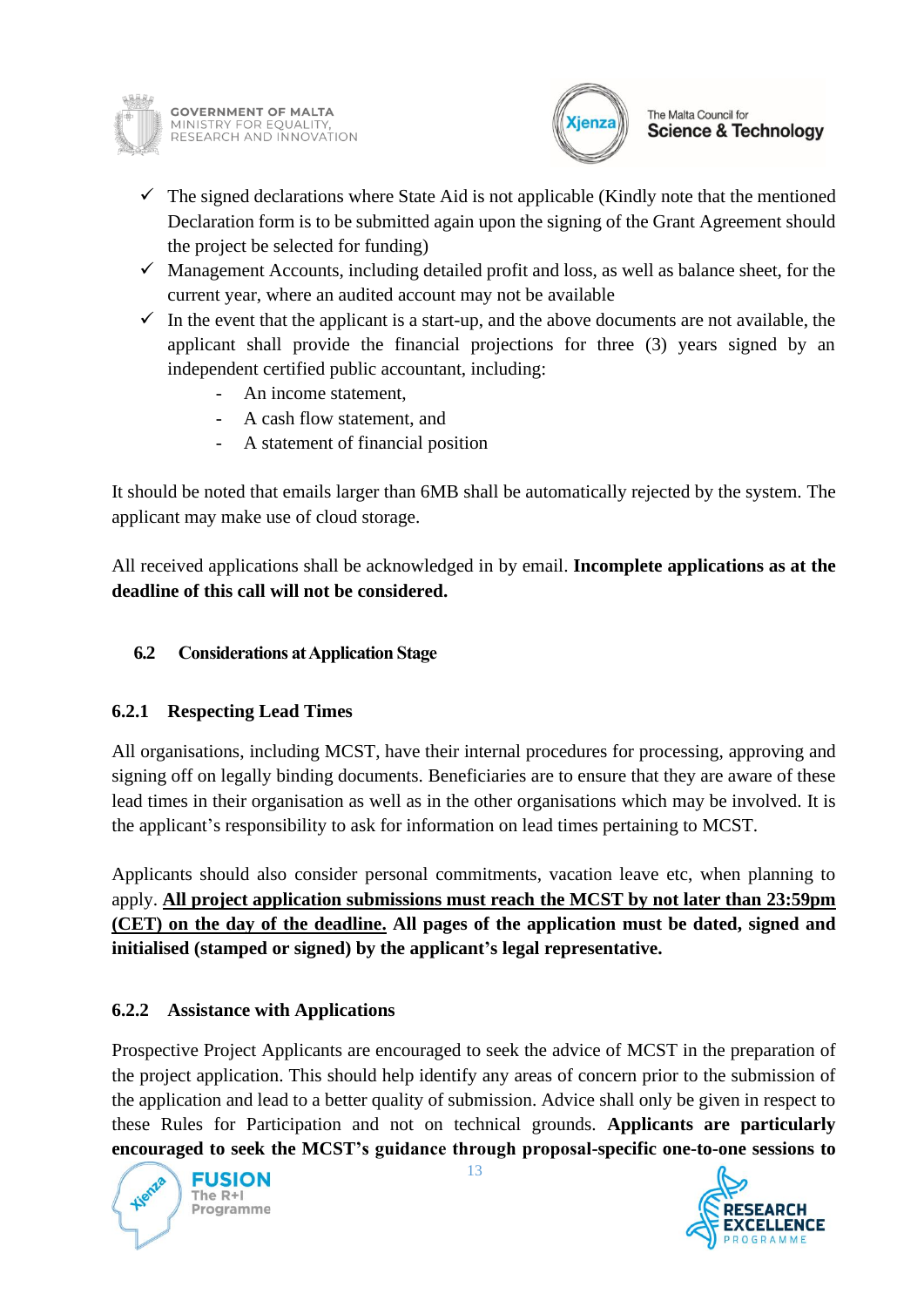



# **ensure that the single-stage application documentation is complete and effective, as once submitted, it cannot be edited.**

### <span id="page-13-0"></span>**6.3 Deviations**

Applicants should note that:

- Transfer of project funds between line items that are **less than 15% of the project value will be considered by MCST** provided that the project coordinator makes the request to MCST via email. An updated budget should be submitted together with the email.
- Transfer of project funds between line items that are **greater than 15% of the stage value or project value respectively, will be considered by MCST upon an official, signed request** by the project coordinator to MCST. The change will then be implemented in an addendum signed by MCST and counter-signed by the applicant. An updated budget should be submitted together with the justification letter.

Kindly note that with respect to transfer of project funds, this should still be in line with the limits mentioned in the Rules of Participation in Section 8 and following approval, these should be reflected in the Project Audited Financial Report, mentioned in Section 7.3.1.

# <span id="page-13-1"></span>**7 Confidentiality of Submissions**

Unless otherwise indicated, all project application submissions except for the project names and abstracts, shall be treated with strict confidence. However, all project applications will be passed on in their entirety to the external evaluators and due diligence experts, who are bound by confidentiality and who shall also be required to declare that they do not have any conflict of interest in reviewing the individual proposals. Stage reports compiled throughout the Research Excellence Programme or similar reports submitted by applicants on their own accord, may, at the discretion of the MCST, be submitted in part or in their entirety to external evaluators. Stage reports submitted under this programme may also, at the discretion of the MCST, be forwarded in part or in their entirety to external evaluators appointed by MCST. All evaluators are bound by confidentiality.

Kindly note that the Council may undertake a due diligence exercise through its contractors for the purpose of administrative compliance. Further assurances, such as bank guarantees, may be required at the discretion of the Council.

The data collected by the Council via the application for the aid and its subsequent processing by the Council to evaluate data subject's request for aid under the scheme is in line with:



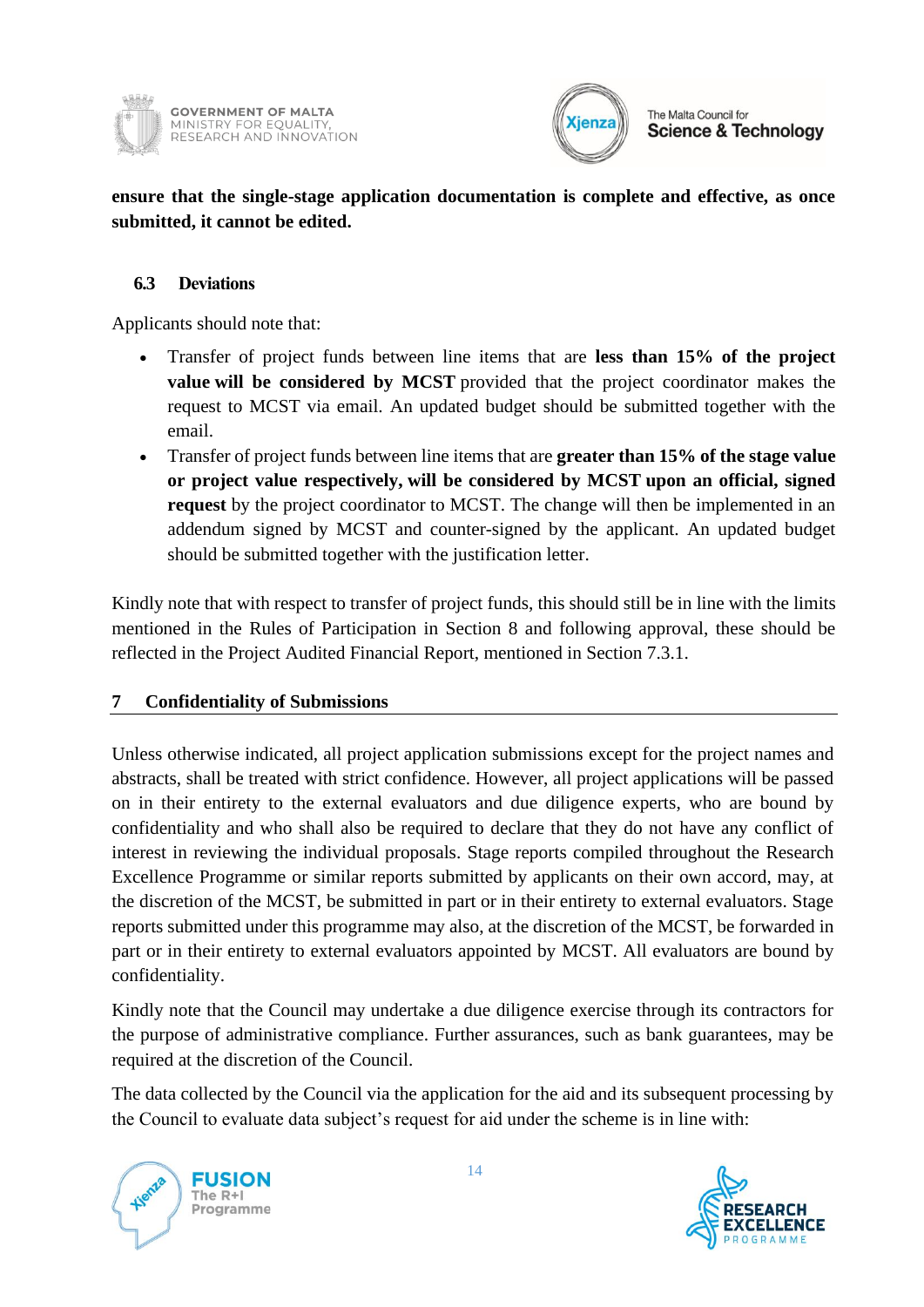



- a. The Rules for Participation
- b. Data Protection Act, Chapter 586 of the Laws of Malta and Regulation (EU) 2016/679 of the European Parliament and of the Council of 27 April 2016 on the protection of natural persons with regard to the processing of personal data and on the free movement of such data, and repealing Directive 95/46/EC (General Data Protection Regulation)
- c. The legitimate basis to process personal data submitted by the data subject by virtue of his/her written application for aid is Regulation 6 (1)(b) of the General Data Protection Regulation ("GDPR"), as 'processing is necessary in order to take steps at the request of the data subject prior to entering into a contract'.

Further information may be found within the application form.

### <span id="page-14-0"></span>**8 Programme Parameters**

MCST reserves the right to carry out financial and/or technical audits at its discretion, at any time during the duration of the project to ensure that Programme Parameters, as per contractual obligations are being observed.

#### <span id="page-14-1"></span>**8.1 Project Start Date and Duration**

The project must start by at least **1st of July 2022** or as otherwise stated by the MCST. **The project should have a duration of one year.** 

# <span id="page-14-2"></span>**8.2 Project Grant**

<span id="page-14-3"></span>The maximum possible funding for a project is  $\epsilon$ 50,000.

#### **8.3 Deliverables**

Deliverables are tangible outcomes of the project and must be submissible. They must be proposed between the start date and end date of the project. Deliverables not within the project timelines will not be considered.

# <span id="page-14-4"></span>**8.3.1 Mandatory Deliverables**

The Beneficiary is under an obligation to:



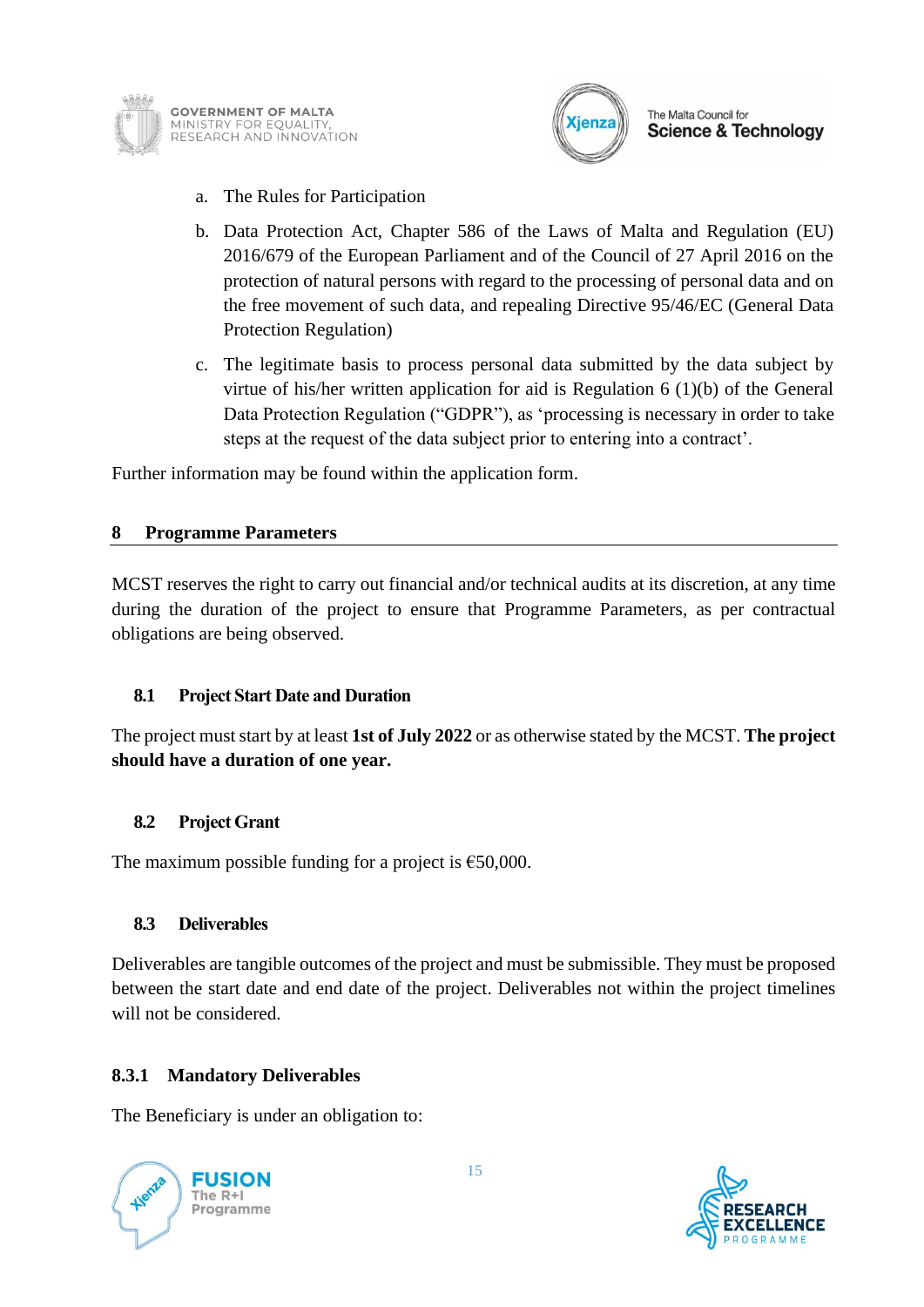



- $\checkmark$  Report on project progress as per the list hereunder and in line with the templates provided:
	- Hold a one midway project meeting to verbally update the MCST on the progress. This includes delivering a presentation. (Kindly note, that the contracting authority may, at its own discretion, request additional meetings if required).
	- Submit an end of Project Technical Report.
	- Submit an end of Project Audited Financial Report
	- At least one article in public media (e.g., local newspapers or magazines) to raise public awareness, including an acknowledgement to the Council. A copy should be presented to MCST within two weeks of publication.

The Reports must include sufficient evidence on the achievement of the project objectives, as well as the parameters indicated in the application, and they must be provided in accordance with the templates presented to the Project Coordinator by the MCST. The Project Technical Report must be submitted prior to the termination of the project within which it is due. The Project Audited Financial Report must be submitted within two months from the completion of the project to account for lead time and payroll in the lifetime of the project.

Any changes to the project objectives, work-packages or any other parameter committed to in the application, are to be communicated in writing with clear justification to the MCST prior to the deadline. The written request will be referred to the Unit Director for approval. The MCST will acknowledge receipt and endeavour to reply in a timely manner so that the momentum of the project remains unaffected.

Acceptance or otherwise of any changes shall be at the sole discretion of the MCST and its decision shall be binding, final and irrevocable. Any other communication shall not be considered valid or binding.

#### <span id="page-15-0"></span>**8.3.2 Recommended Deliverables**

Further to the mandatory deliverables, the MCST recommends the deliverables below. Although the deliverables cited below are not mandatory, if the applicant includes such recommended deliverables at the proposal stage, this enhances the strength of the application form. The recommended deliverables may include:

- $\checkmark$  A plan to assess the research after its conclusion and further research
- $\checkmark$  The attainment of any certification or degrees
- $\checkmark$  A strategic plan to exploit or further develop the results of the research
- $\checkmark$  Generation of new knowledge (Reports after the conclusion of testing)
- $\checkmark$  Collaborations between the Beneficiary and centres of high repute



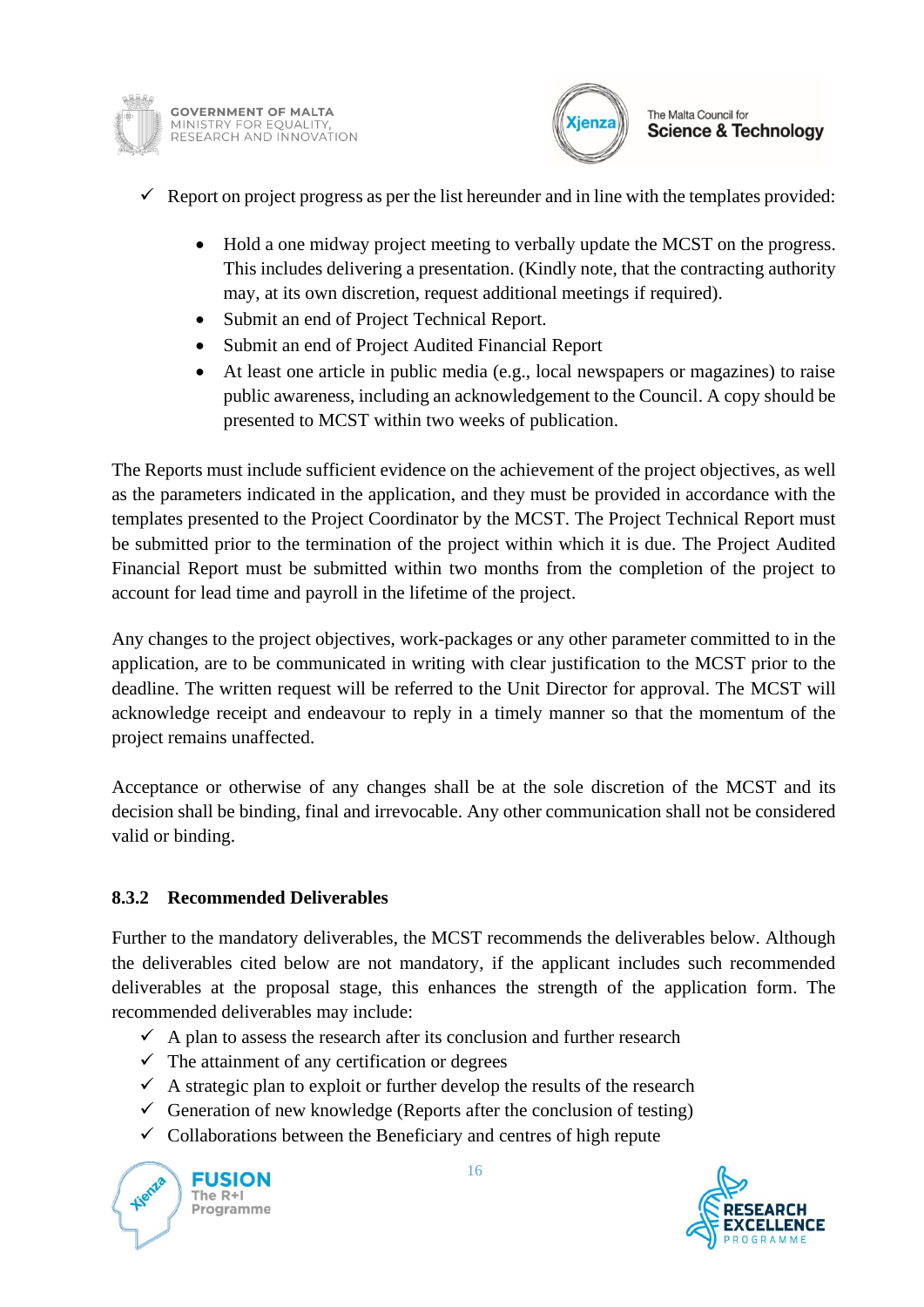



- $\checkmark$  Industrial and Intellectual Property generation
- $\checkmark$  Dissemination activities, including but not limited to, local newspapers, conferences, publications, project exhibitions etc. (preferably open access)

Kindly note that the list of examples given above is not exhaustive.

In the case of publications, these should take place during the duration of the project, and where available and possible, deposited in the entity's repository, including an acknowledgement to the Council. In cases were open access-fees were budgeted for, it is the responsibility of the beneficiary to account for the time it would take for the invoicing and payment of that fee.

Provided further that if the Beneficiary claims that such an attempt to publish this research paper will have been unsuccessful, the Beneficiary must prove to the satisfaction of the Managing Authority and through the submission of sufficient and adequate documentary evidence that such an attempt to publish a research paper in terms of the requirements of this Clause was in fact made. Sufficient and adequate documentary evidence includes evidence that the paper was actually submitted for publication and documentary evidence that the paper was rejected for publication. If the Managing Authority is satisfied with the evidence provided, then the Beneficiary will not be held in breach of this particular obligation.

A copy of all publications must be presented to MCST before any retention is disbursed.

The MCST appreciates that the fulfilment of the recommended deliverables may be dependent on external factors. The Beneficiary is expected to take these deliverables into consideration when submitting their application form. **Although these deliverables are non-compulsory, if listed as committed deliverables in the application stage, they must be adhered to**.

# <span id="page-16-0"></span>**9 Eligible Costs**

Eligible direct costs are those costs incurred directly by the applicant during the lifetime of the project, and which are primarily used for the purpose of achieving the objectives of the project. All eligible expenses must be incurred between the Start Date and the End Date of the Project and must be limited to the budgeted value.

**Start Date** means the date which is stated in the grant agreement.

**End Date** means the date when the Project period, having commenced on the Start Date, expires.

**Project period** is the period allocated for the execution of the Project, and as indicated by the applicant. For the purposes of the Research Excellence Programme, this period is of **twelve** months.



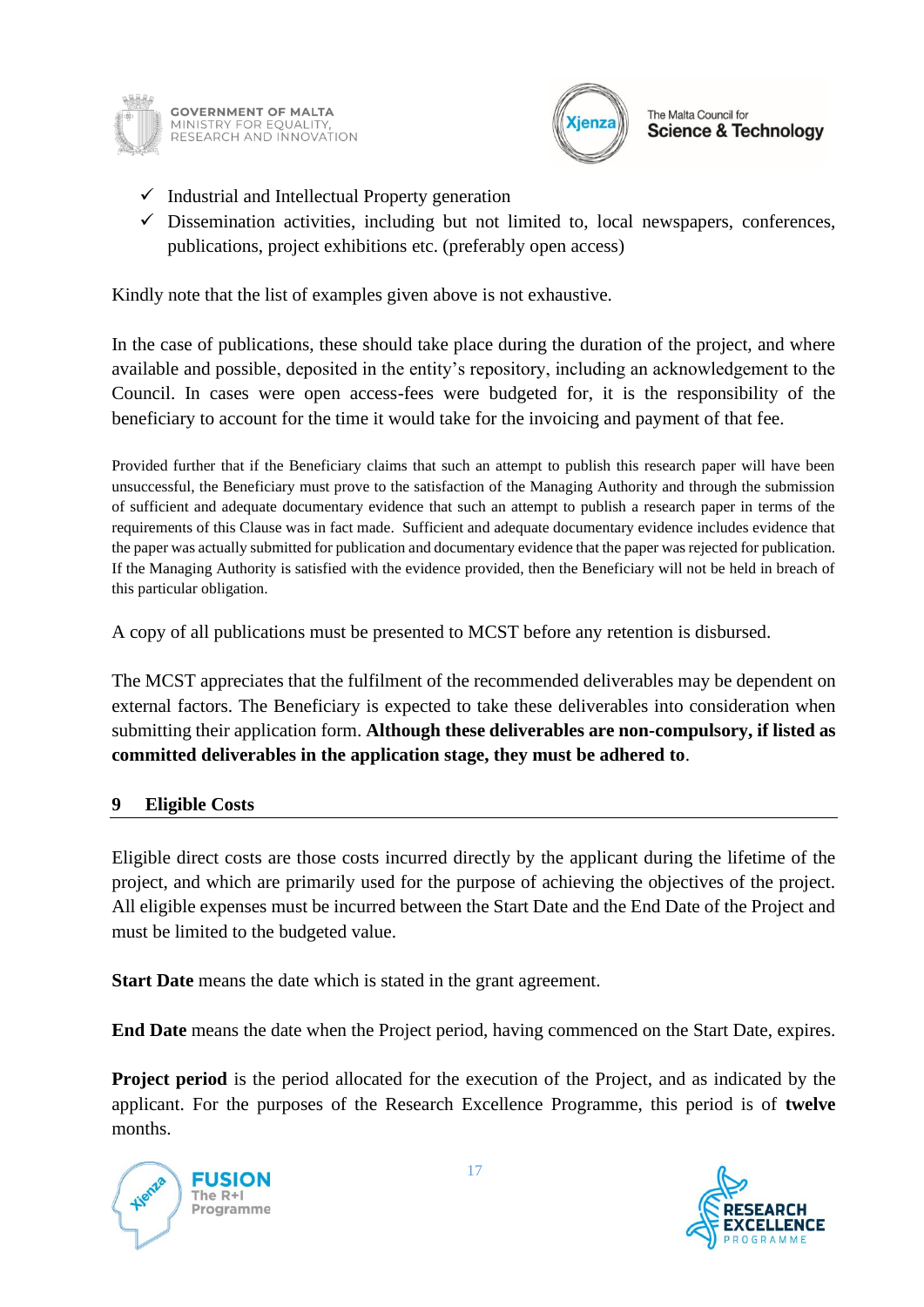



# **Project Value** is the project grant in its entirety.

**Project Grant** or **Project Budget** is the granted funding provided.

The **Eligible Direct Costs** are:

o Personnel Costs

There are no limitations posed with regards to the number of employees involved in a single project. Furthermore, both new and existing personnel shall be eligible for funding. Management costs are limited to 15% of the project value. Any project management which is not carried out by the applicant shall be deemed as subcontracting.

The hourly rate (z) is calculated using the following formula:

 $\epsilon$  z = (gross basic salary + allowances) /yearly weekday hours. Kindly note that total hours per annum cannot exceed 1,760 hours.

Eligible salaries are pinned to the hourly rates in the Table below (including Employer National Insurance and other contributions) and personnel limits per project:

| <b>Role in Project</b>            | <b>Maximum</b>                   | <b>Maximum</b>      | <b>Maximum</b>      | Limits per |
|-----------------------------------|----------------------------------|---------------------|---------------------|------------|
|                                   | <b>Hourly rates</b>              | <b>Hourly rates</b> | <b>Hourly rates</b> | project    |
|                                   | 2022                             | 2023                | 2024                |            |
| Management                        | up to                            | up to               | up to               | Max 2 per  |
|                                   | $€50.00/h$ our                   | €52.50/hour         | €55.13/hour         | project    |
| Senior Researcher <sup>2</sup> or | up to                            | up to               | up to               | No Limits  |
| equivalent                        | $\text{\textsterling}35.25/hour$ | €37.01/hour         | €38.86/hour         |            |
| Researcher <sup>3</sup> or        | up to                            | up to               | up to               | No Limits  |
| equivalent                        | €25.25/hour                      | €26.51/hour         | €27.84/hour         |            |

<sup>&</sup>lt;sup>3</sup> The term 'researcher' is to be used for a Bachelor's, Master's or a Ph.D. degree holder and hence the hourly rate should be equivalent to the degree held by the relevant individual.





<sup>&</sup>lt;sup>2</sup> The term 'senior researcher' is to be used for a postdoctoral researcher with a specialist and high level of local and international experience in the field. Individuals possessing a high level of experience in industry can still be considered. The applicant is to confirm this judgement with MCST well in advance of submitting the application form.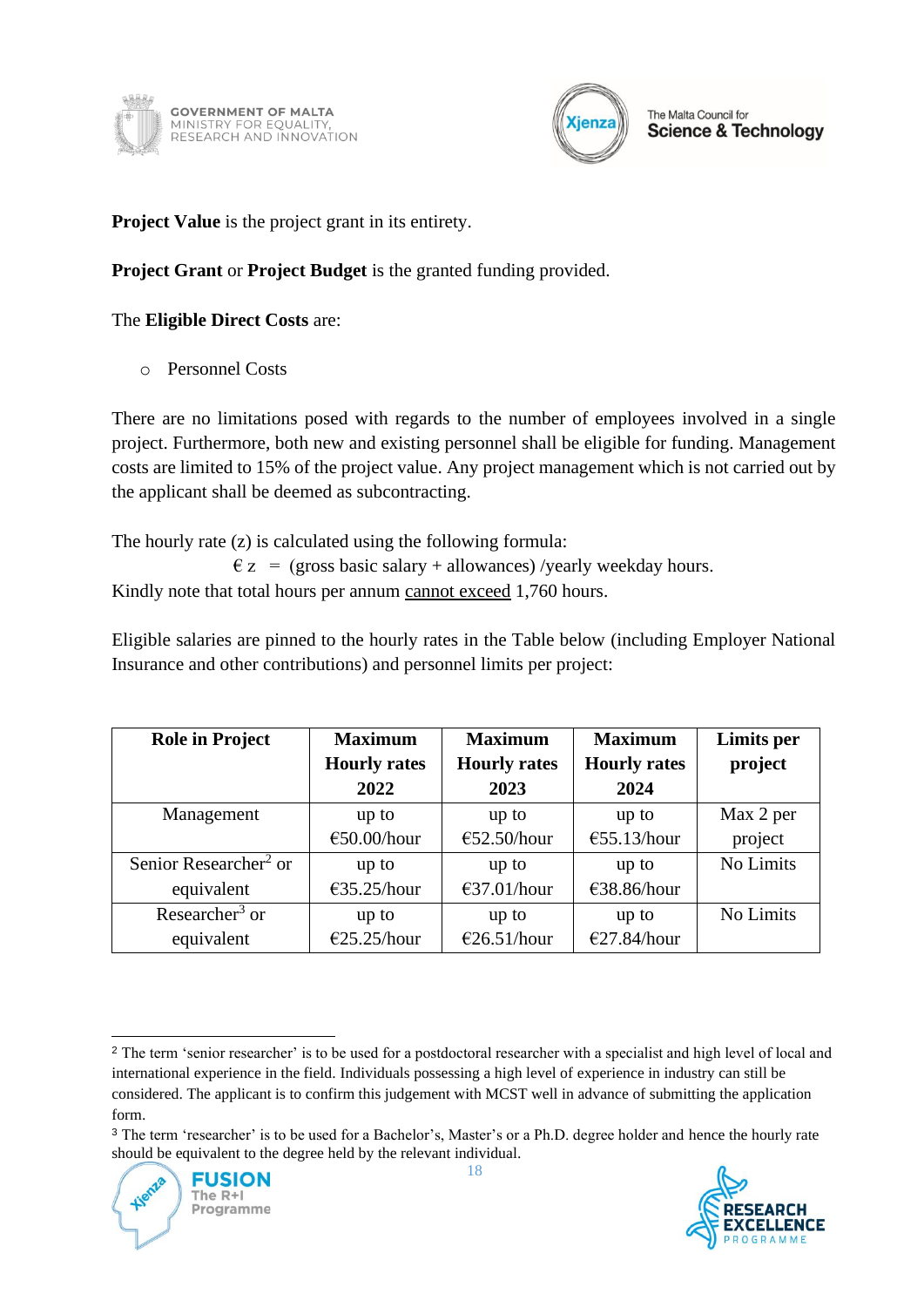



| Operational, technician, | up to       | up to       | up to       | No Limits |
|--------------------------|-------------|-------------|-------------|-----------|
| research support         | €13.85/hour | €14.54/hour | €15.27/hour |           |
| assistant or             |             |             |             |           |
| equivalent               |             |             |             |           |

*The rates stated in the table above are for the years 2022-2024. For subsequent years a 5% increase per year is allowed*. *Kindly ensure that only hourly rates are provided in the application form.*

Personnel in salary brackets that are higher than those noted above will still only be reimbursed at the rates of the eligible brackets above, depending on their role in the project. The hourly rates will have to be noted in the application, along with the number of hours on the project per individual. In the case of existing personnel, the names of the individuals will have to be noted in the application and their respective CVs need to be submitted.

Students can be engaged on the project and be paid an annual stipend of  $\epsilon$  6,000 when reading for a full-time Master's degree or an annual stipend of  $\epsilon$  8,000 when reading for a full-time Doctoral degree. In the case of a part-time Post-graduate degree, the respective stipend will be calculated pro-rata and at the discretion of the MCST.

Completed time sheets are to be retained for all personnel (including students), as proof of the number of hours spent on the project. Documentation of the utilisation of the employees' internally funded, research quota for other research activities is to be retained since this evidence may be required by the auditors.

With respect to the following eligible direct costs, kindly make sure that detailed information and specifications are provided for individual line items.

- o **Specialised equipment:** Purchasing and leasing of specialised equipment including software. For an individual item of equipment over 20% of the project value, it is recommended that specifications and justification are provided in the application form. If a specialised laptop or PC is going to be purchased, kindly specify its usage and specifications. The overall value of specialised equipment cannot exceed 30% of the project value.
- o **Consumables**: The overall value of consumables cannot exceed 30% of the project value.

**Kindly note that specialised equipment and consumables collectively, cannot exceed 50% of the project value.** 



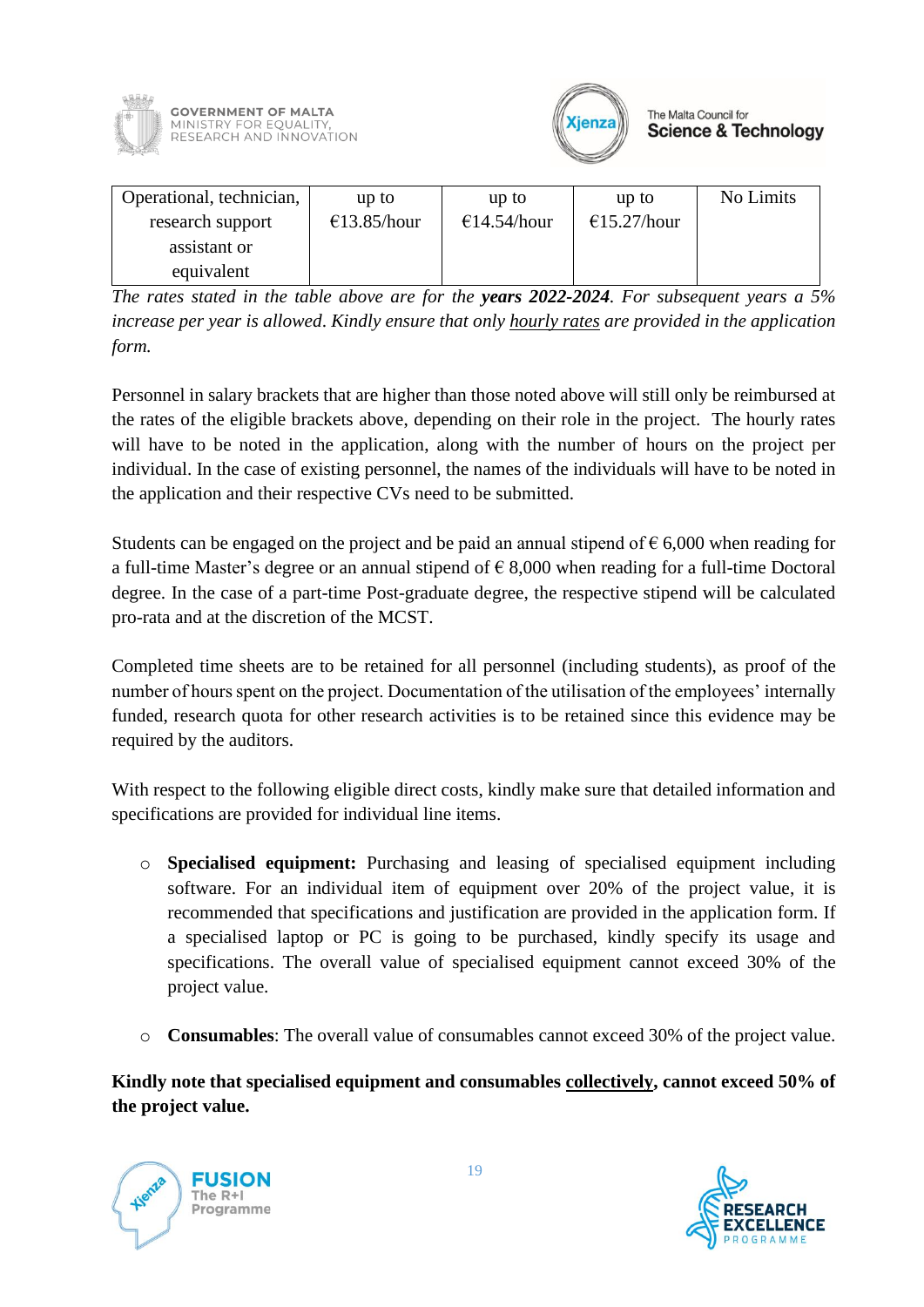



- o **Travel**: Travel is permitted for attending of a conference or coordinating with foreign collaborators or stakeholders with a maximum of € 2000 (**including indirect costs**).
- o **Scientific information**: Access to sources of scientific information sources include databases, publications, and conferences.
- o **Other relevant costs**:Other operational expenses which are directly related to the project, e.g., costs incurred for dissemination activities.

### <span id="page-19-0"></span>**9.1 Subcontracted Activities**

Subcontracted Activities must not exceed 25% of the project value. Subcontracted Activity is any activity related to the project, (including but not limited to consultancy), which is not carried out directly by the Beneficiary or its employees but is conducted by any third party (local or foreign) individual, company, partnership, or entity, under whatsoever terms and conditions.

Subcontracting to foreign companies should only be resorted to if suitable expertise is not available locally at a competitive price. This course of action must be duly justified. The Beneficiary may consider joint bids from subcontractors (local or foreign) if these are presented in the form of a supplier consortium. Preference will be given to partners who have previous experience working together on similar projects. Beneficiaries have to ensure that there is no discrimination between bidders, and that all bidders are to be treated equally and transparently in all calls for quotations.

# <span id="page-19-1"></span>**9.2 Audits**

Eligible Costs are to conform with the following, and are subject to the final audit scrutiny:

- Any expenses incurred during the project's lifetime must be consistent with the principles of economy, efficiency, and effectiveness.
- In the event of purchases of any value, private entity beneficiaries are required to demonstrate adequate market testing, by obtaining three quotations from three different, independent, and relevant sources.
- Public entity beneficiaries are to follow Public Procurement Regulations in their entirety.
- Any calls for the recruitment of staff on a project must be well advertised and conducted in a strictly transparent manner including an interview process.



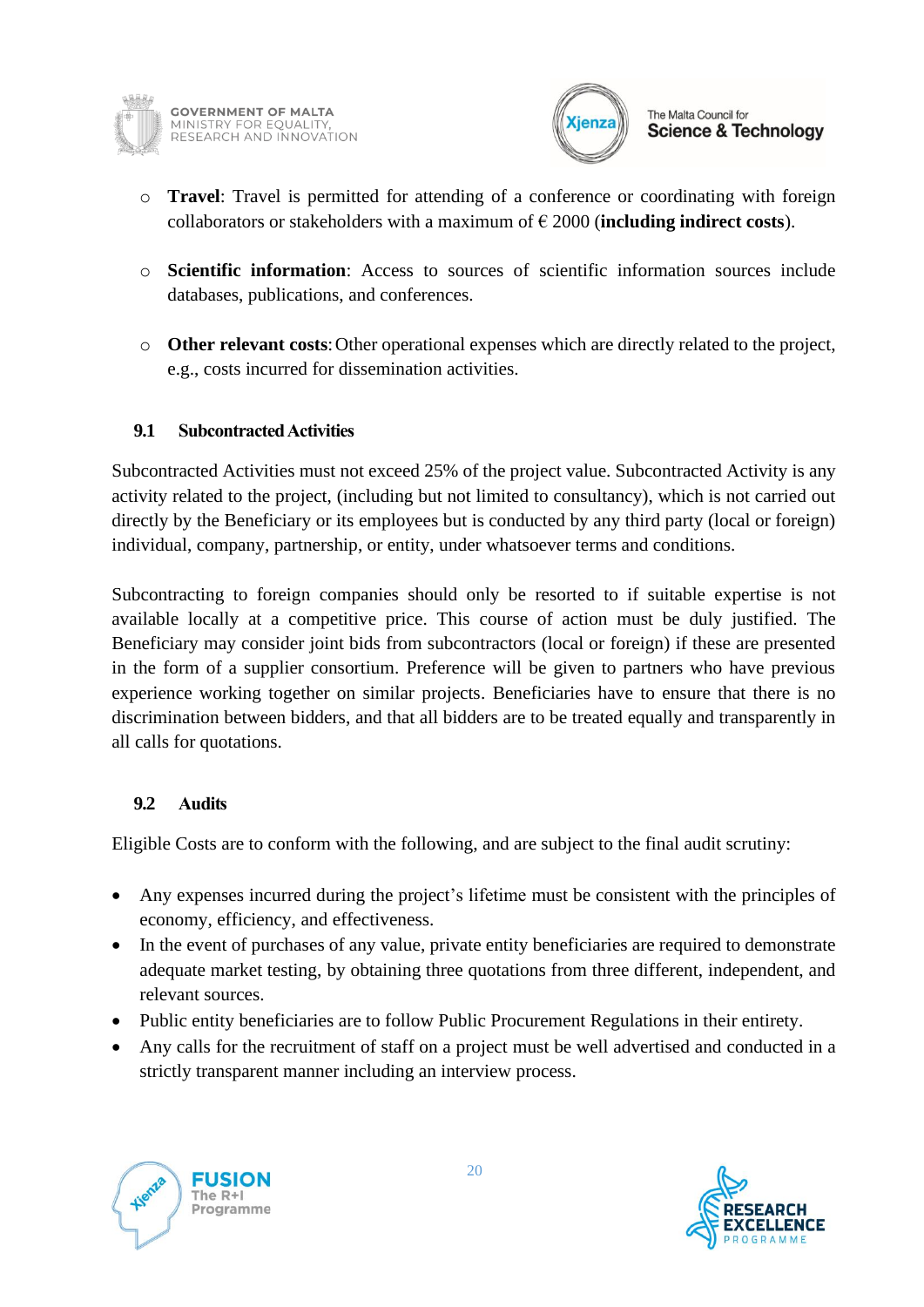



# <span id="page-20-0"></span>**9.3 Eligible Indirect Costs**

Overheads will be covered at 10% of direct eligible costs for all line items being requested.

#### <span id="page-20-1"></span>**9.4 Ineligible Costs**

The non-exhaustive list below demonstrates examples of ineligible costs:

- $\checkmark$  Expenses related to loans, interest, etc
- $\checkmark$  Recoverable value added tax
- $\checkmark$  Expenses which are recoverable through other funding mechanisms
- $\checkmark$  Re-purchase of equipment originally procured through other funding mechanisms
- $\checkmark$  Opportunity costs related to foregone production and production downtime arising from the allocation of resources to the Project
- $\checkmark$  Any activity related to the reproduction of a commercial product or process by a physical examination of an existing system or from plans, blueprints, detailed specifications, or publicly available information.
- $\checkmark$  Standard office equipment/ stationery
- $\checkmark$  Organising conferences or businesses lunches
- $\checkmark$  Personnel hours for travelling

Kindly note that this is a non-exhaustive list, and any line items not seen to be compliant with the nature of the research excellence programme will be subtracted from the grant.

#### <span id="page-20-2"></span>**9.5 Collaborators**

Should the applicant have any collaborators, these must be included in the application form. The expected contribution/s by the said collaborators should be stated and supported by a **letter of intent**. These collaborators may be foreign or local. They are not eligible to receive funding through this proposal.

Should a letter of intent be absent for a specific collaborator, that collaborator will not be considered at evaluation stage. Moreover, the respective letter of intents should be composed within the last three months before the deadline of the application.

#### <span id="page-20-3"></span>**9.6 Co-Financing**

The following rates of co-financing shall be applicable:



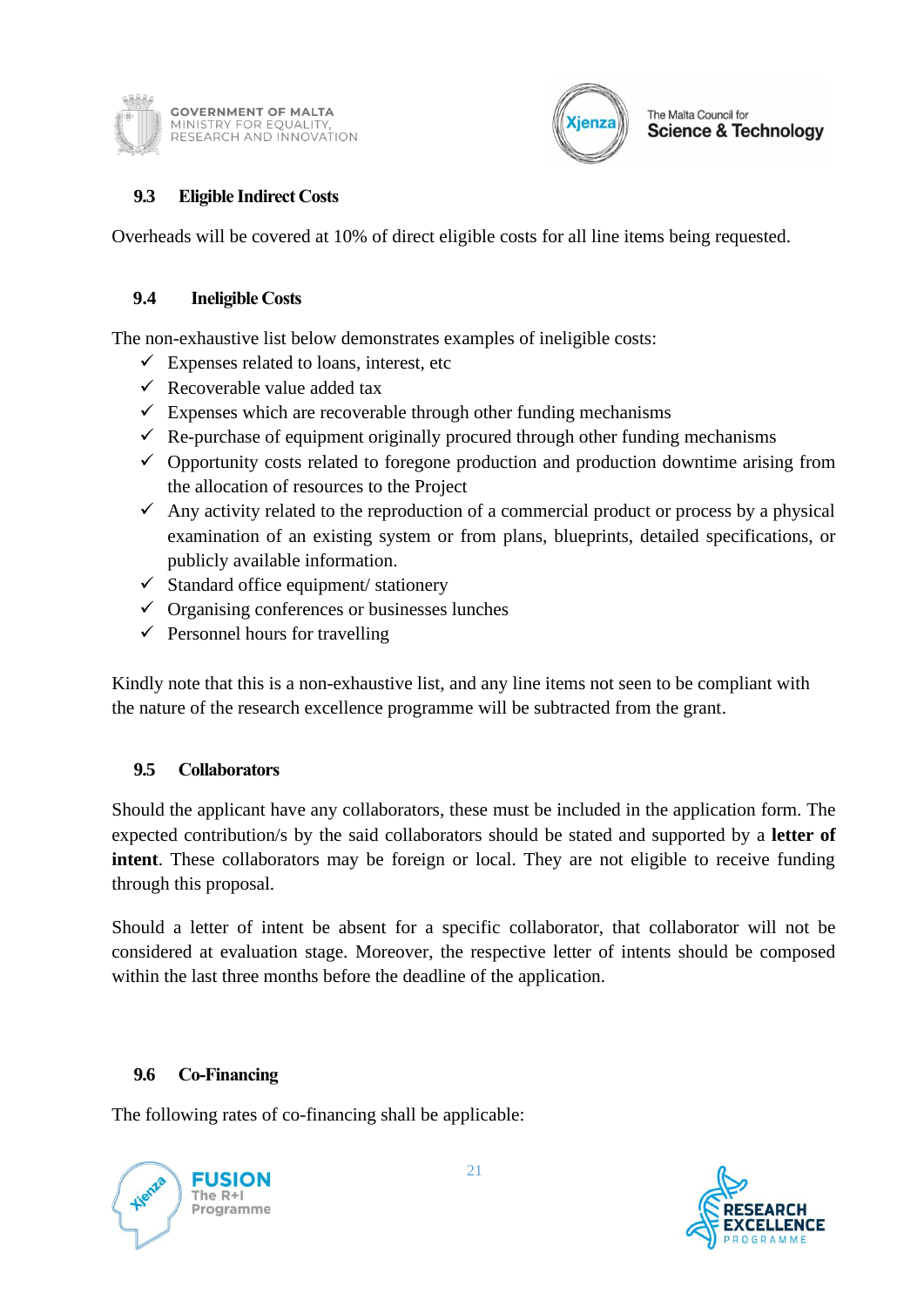



Applicants under this option (option B) will be eligible for 100% of the eligible costs.

### <span id="page-21-0"></span>**10 Evaluation**

Project applications will be evaluated through a three-step process. Primarily, projects will undergo an administrative compliance evaluation. In instances where errors in the budget are noted during the evaluation process, these will be categorised by the Council into major deviations (**affecting 10% or over of the grant value**) or minor deviations (**affecting less than 10% of the grant value**) e.g., if the grant value requested would be that of  $\epsilon$ 50,000, any errors in line items which cumulatively exceed the budget by  $\epsilon$ 5,000, would be considered as a major deviation. Minor deviations will be amended by the Council and evaluated on that basis. The beneficiary will be given the opportunity to accept or decline proceeding with the project if awarded. On the other hand, major deviations will be considered as administratively non-compliant.

If deemed successful, a project application will be forwarded to a Committee of Evaluators for an external evaluation and subsequently for a Due Diligence assessment. Failure to achieve a minimum of 70% pass from the external evaluation will fail the project application. For a project application to be successful, it must pass all three steps.

External Evaluators will be evaluating project applications for the following criteria:

Scientific Excellence (50%): Threshold 35%

- $\checkmark$  Are the proposal's aims and objectives clear? Are these they reasonable and ambitious within the context of this programme? Is the proposal's scientific basis and research methodology to be implemented clear?
- $\checkmark$  Is the research innovative? Does it challenge current methods, barriers, or applications in its field? What is the likelihood that the research will lead to new discoveries or fundamental advances within its field?
- $\checkmark$  Is there potential in the proposal to contribute to the organisation's research base and scientific excellence, with the clear potential to upskill current or new researchers?
- $\checkmark$  Does the proposal appear to be technologically and practically feasible in achieving the set-out objectives? Does the research develop or employ novel concepts, approaches, methodologies, technologies, applications, treatments, tools, and/or interventions?

Impact (25%): Threshold 15%



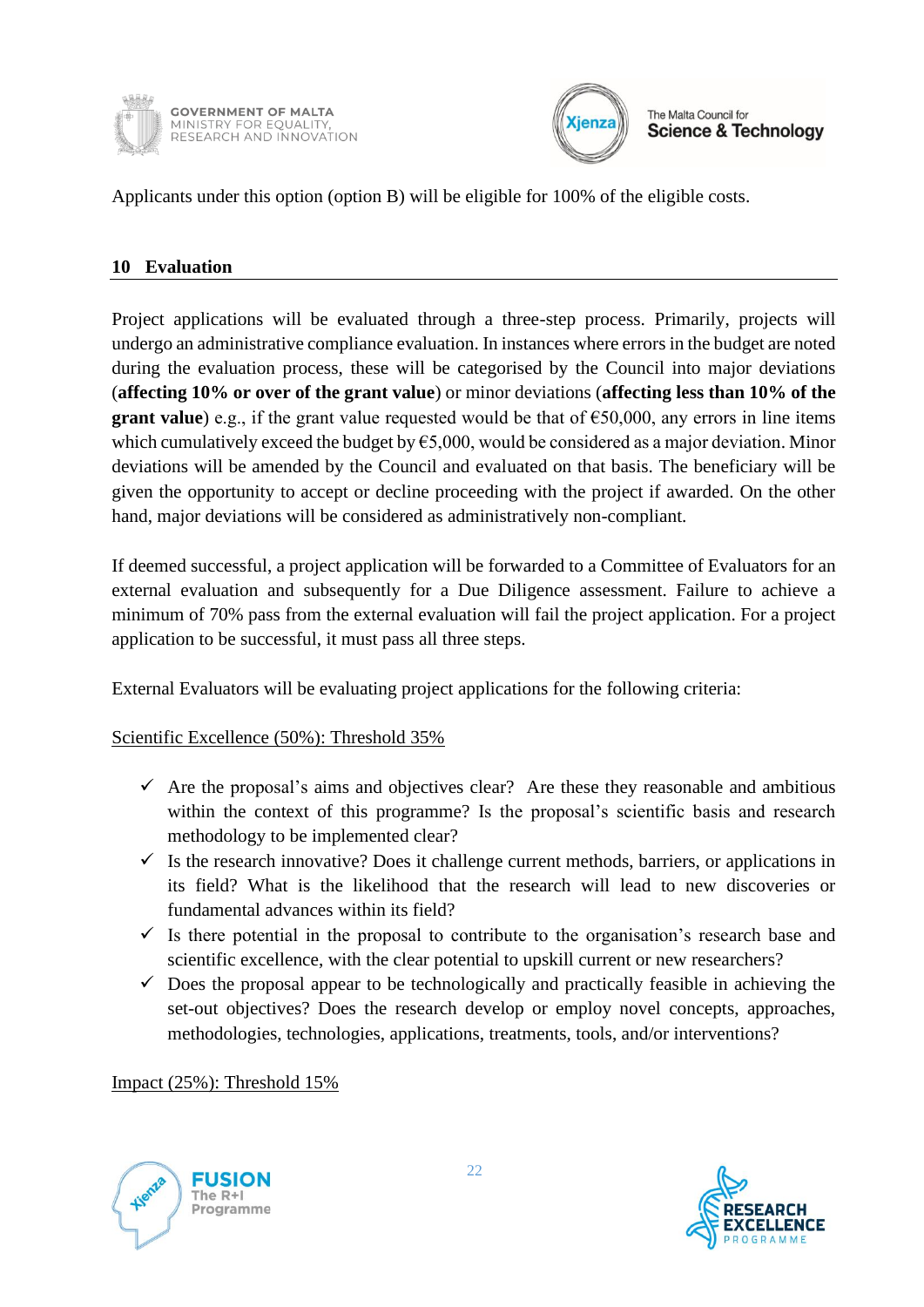



- $\checkmark$  Is the proposal compelling and would it result in a disciplinary or interdisciplinary advancement?
- $\checkmark$  Does the proposal address National, European Union or Global Priorities? Has the proposal been able to characterise the influences and impacts that the basic research has on the end-users of research, and on society at large?
- $\checkmark$  Does the proposal outline potential impacts resulting from dissemination measures or describe in detail the possibility of journal publications? Are these publications open access?
- $\checkmark$  Does the proposal contain a mechanism for assessing success and evaluating outcomes? In the case of positive outcomes, does the proposal present a strategy for further research to be conducted?

### Implementation (25%): Threshold 15%

- $\checkmark$  Does the proposed project participant have the required skills and expertise to undertake the project successfully and deliver the objectives?
- $\checkmark$  Have any co-collaborators been identified? If yes, is their support enforced with a letter of intent with specified activities? Are the skills and resources of the co-collaborators complimentary with those of the applicant? If no, is it clearly justified why throughout the application?
- $\checkmark$  Is the general scientific and technical approach proposed sound and credible? Are the tasks proposed appropriate for the timeframe allowed? Is the proposal coherent and effective in terms of the work plan, including appropriateness of the allocation of deliverables, tasks and resources?
- $\checkmark$  Is the requested budget appropriate and convincing in relation to this proposal's ambitions? Are the line items being requested pertinent to the within the project? Are they consistent with the current market price of those items?
- $\checkmark$  Have potential risks been described and will they be managed as such to ensure the best possible chances of success in the outcomes of the research?

#### **Other considerations:**

If two or more projects obtain the same mark following evaluation, then MCST shall give priority to that project which provides the best consideration to the implementation of gender equality in the research project.



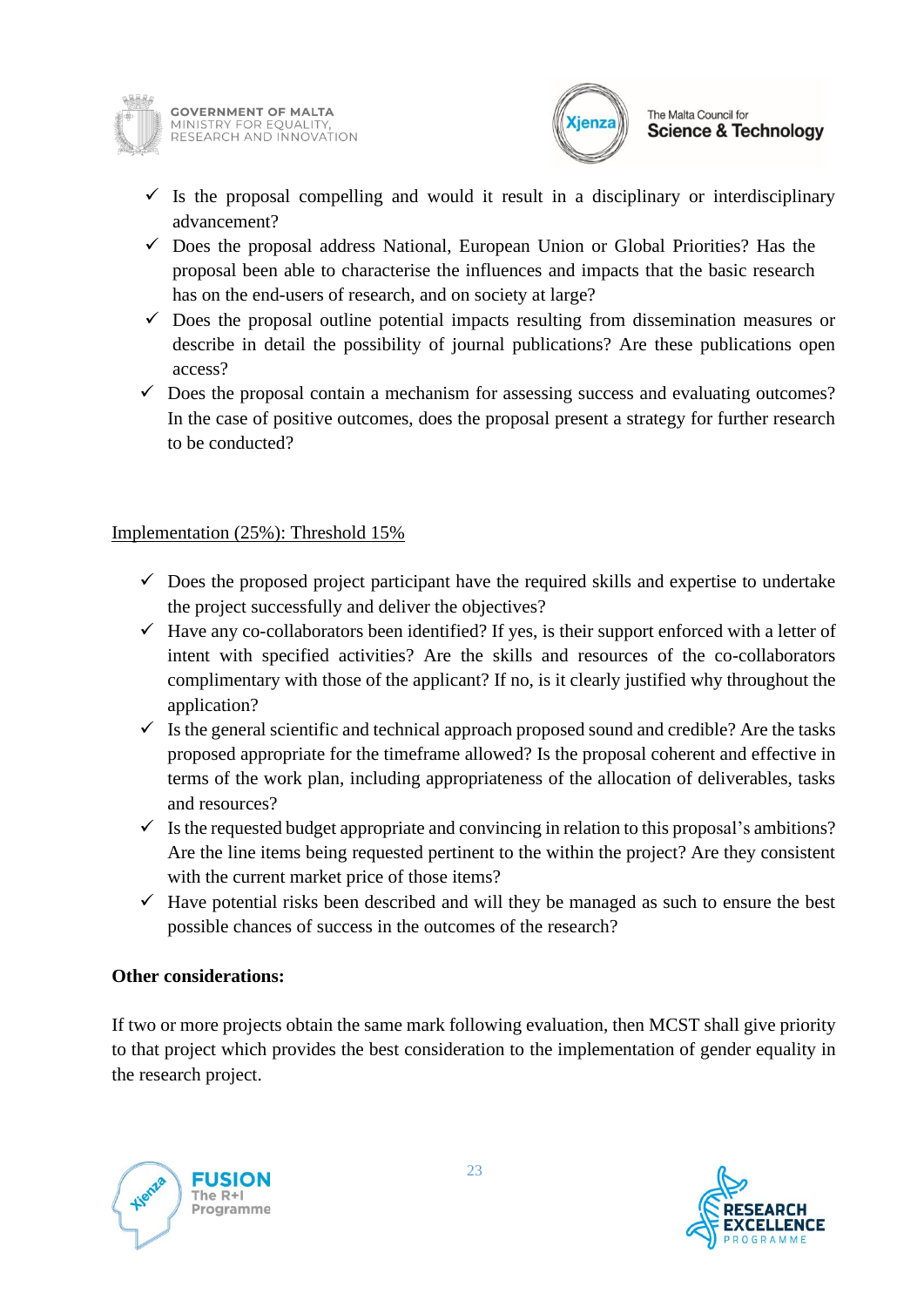



#### <span id="page-23-0"></span>**11 Post Selection Process**

#### <span id="page-23-1"></span>**11.1 The Grant Agreement**

Following the successful evaluation of the application, the Beneficiary will be invited to sign a Grant Agreement establishing the terms and conditions governing the financing of the project. The Grant Agreement will include the original project proposal as an annex. The beneficiary will be expected to execute the project in line with the original proposal.

Hard copies of the Grant Agreement must be signed by the beneficiary within one (1) week from the date on which the Project Coordinator receives them. The Project Coordinator must ensure that the respective legal representative/s are available to endorse the Grant Agreement within this 1-week timeframe. Failure to endorse the Grant Agreement within the stipulated timeframe may result in a withdrawal of the offer for funding.

### <span id="page-23-2"></span>**11.2 Start Date and End Date**

The project will start on a pre-determined date as agreed by all the respective parties and as stipulated in the Grant Agreement. The start date is deemed as the date of the countersignature by the Executive Chairman of the Malta Council for Science and Technology (Hereinafter referred to as the "Agreement Date").

MCST will endeavour to transfer the first tranche of funding to the project account held by the Beneficiary as soon as possible after the Agreement Date, as described in the Grant Agreement. Between the Agreement Date and the Start Date, the Beneficiary should ensure that all activities required for a smooth project start are completed. These may include but not limited to:

- $\checkmark$  obtaining quotations for procurement purposes
- $\checkmark$  issuing a human-resources call
- $\checkmark$  opening a bank account for the depositing of the first tranche

# **To be eligible for funding, all expenses must be incurred between the Start Date and the End Date of the Project.**

# <span id="page-23-3"></span>**12 Double Funding**

Funding under this Programme is made available on the basis that the project Beneficiary would not have benefited and will not benefit from any other grant or financial incentive of whatever



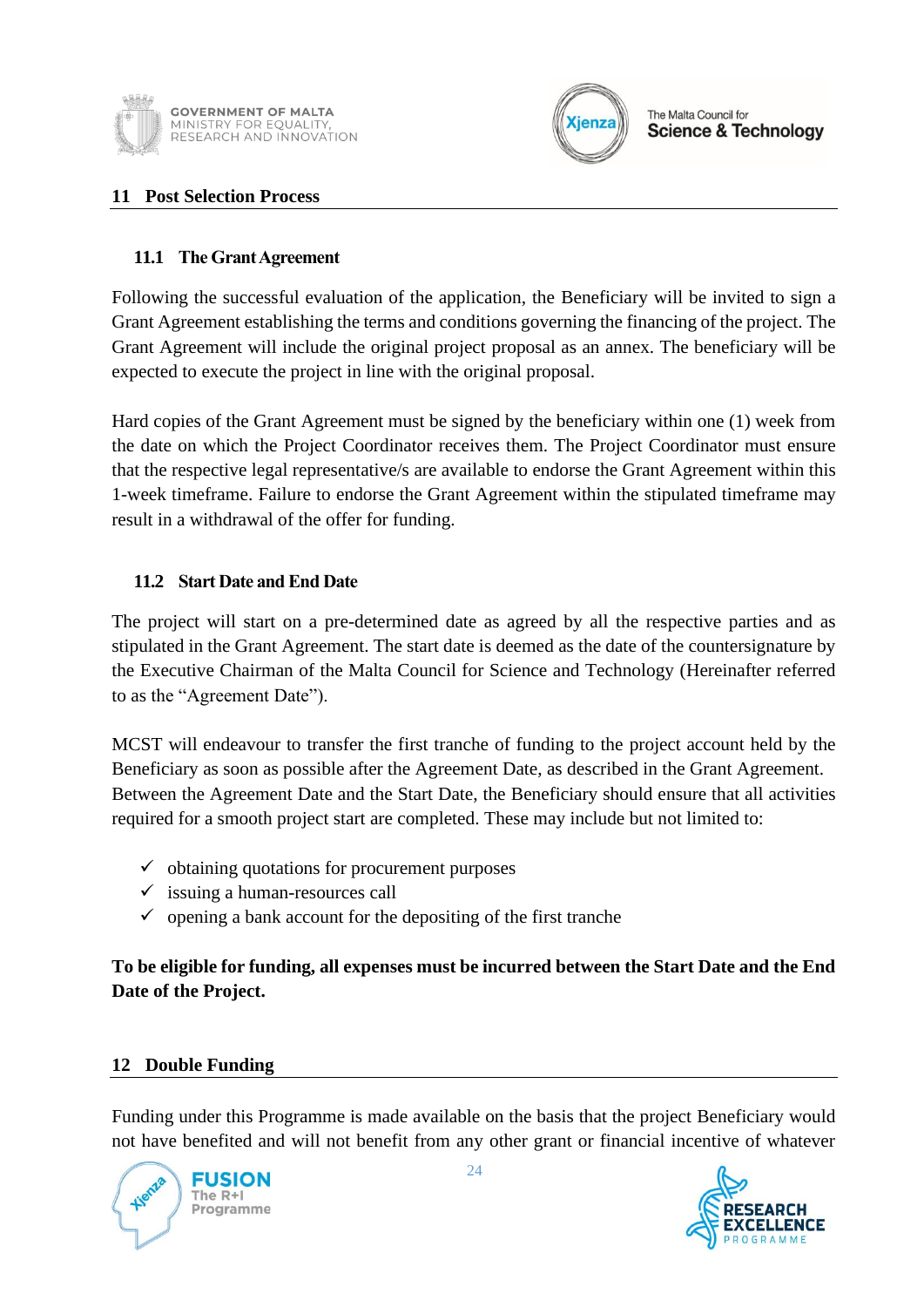



nature, applied for and/or utilised for the same scope as that subject of the funding requested under this Programme. Provided that, in the case where the application covers work that is part of a larger project, the Beneficiary must submit a table as an appendix to the application form that shows a comprehensive list of the items of work and the source of funding for each item.

By signing the Grant Agreement, Beneficiary is automatically accepting and authorising MCST to exchange essential information related to the project with other funding agencies, both local and overseas, for any necessary checks. Any occurrence of double funding should be communicated in writing to the Unit Director prior to the signing of the Grant Agreement.

# <span id="page-24-0"></span>**13 Funding, Management and Progress Monitoring**

# <span id="page-24-1"></span>**13.1 Allocation and Disbursement of Funding**

For the purposes of funding and reporting, a project submission shall be considered to be a **single stage (12-month period)**.

Total financial contribution over the lifetime of the project shall not exceed the funding limit as established in the Grant Agreement, irrespective of actual expenditure.

Periodic funding will be allocated according to the following schedule:

- 1. At the beginning of the project, MCST will provide the relevant pre-financing to the Beneficiary. This will include both direct and indirect eligible costs.
- 2. A retention consisting of 25% of the project grant shall be withheld by MCST and only released upon the successful completion of the project. The amount of retention will be deducted from the pre-financed funds.

The Project Coordinator will be required to submit a Final Technical Report at the end of the project, as well as a Final Audited Financial Report. The latter must contain a detailed account of the actual expenditure disbursed for the project.

In cases where an extension is required, the beneficiaries are expected to notify MCST, in writing, at least one month prior to the deadline. Such notification must be sent to Ms. Abigail Aquilina [\(abigail.aquilina@gov.mt\)](mailto:abigail.aquilina@gov.mt) keeping Mr. Stephen Borg [\(stephen.i.borg@gov.mt\)](mailto:stephen.i.borg@gov.mt) in copy.



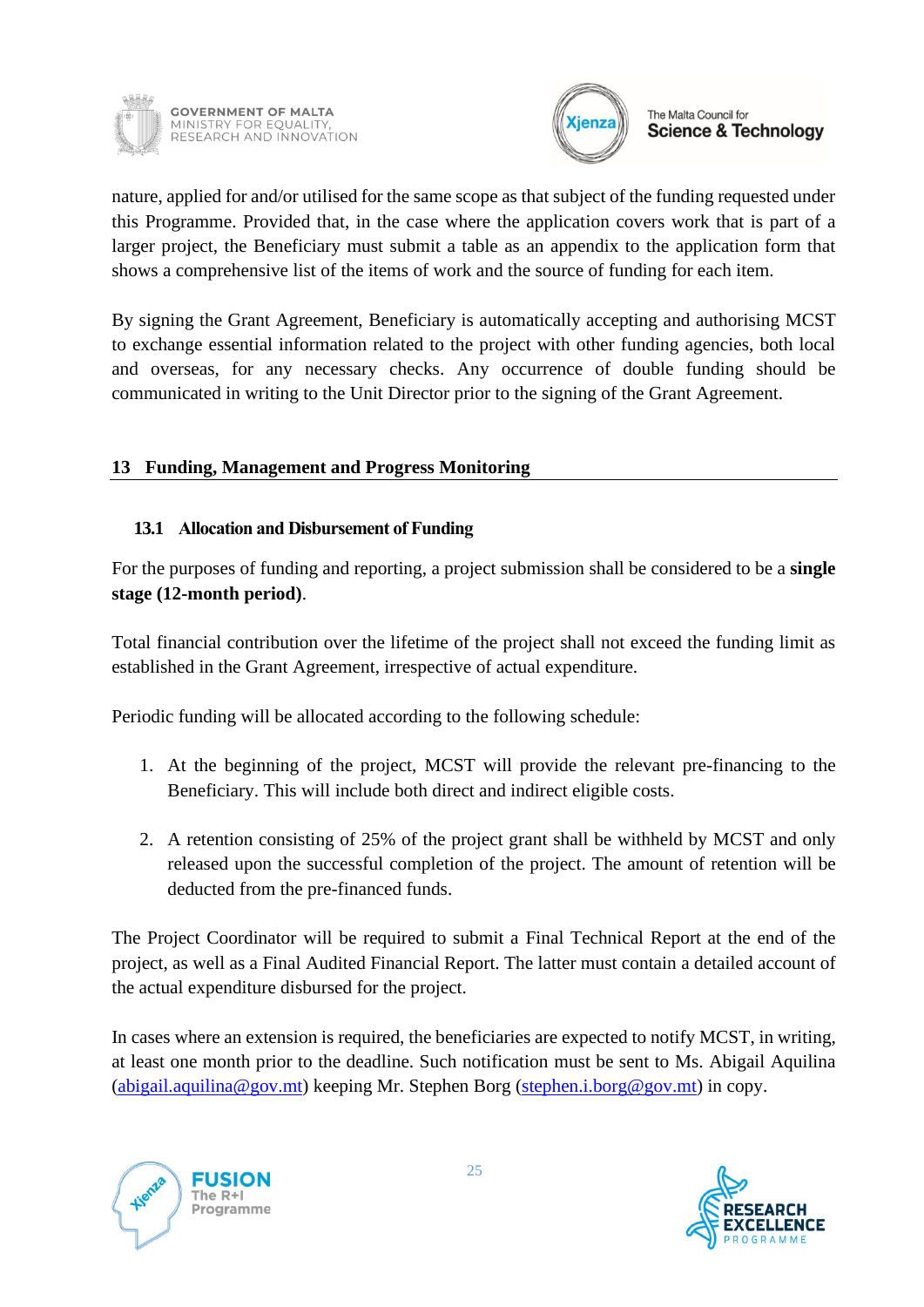



# <span id="page-25-0"></span>**13.2 Final Financial Audit**

Upon the termination of the project or following the expiration of the Grant Agreement, it will be required to submit a Final Technical Project Report together with an Audited Final Financial Report for the whole project, thus covering the work and expenditure undertaken. The Final Financial Report must be audited by certified auditors appointed by the entity. Such appointed auditor/s shall be deemed responsible for the financial audit of the relevant entity and approved by MCST, once submitted. The financial audit must determine the total eligible costs, which costs are to be compared to the funds forwarded to the entity. The MCST reserves the right to appoint an independent auditor to audit the Project Financial Audit as submitted by the applicant. Upon finalisation of the financial audit, the technical audit may be performed based on the templates provided by the MCST.

When the audits are finalised and verified, the MCST shall release the retention money due to the Beneficiary. In the case of overpayment, the Beneficiary will be required to refund the unutilised to MCST.

### <span id="page-25-1"></span>**13.3 The Technical and Financial Reports**

The Technical and Financial Report shall include:

- $\checkmark$  An account of the activities and achievements carried out in the lifetime of the project compared with the contents of the application as originally submitted.
- $\checkmark$  An account of actual expenditure compared with the originally submitted, budgeted expenditure. Financial reports must be signed by the person responsible for the financial management and assembled as per the instructions laid down in the Grant Agreement.

The applicant is obliged to make use of the Technical and Financial Report templates which are provided by the MCST together with the Grant Agreement.

In addition to the audit verifications, the MCST may, at its discretion and as it deems fit, also conduct a detailed audit, consisting of a financial and a technical section, following the completion of the project. The 3-part audit will consist of the following:

#### The Financial Audit

- **Accounts**
- Physical Inventory
- Time-sheets and payslips
- Receipts for all equipment and consumables
- Bank statements for the R&I Project Account



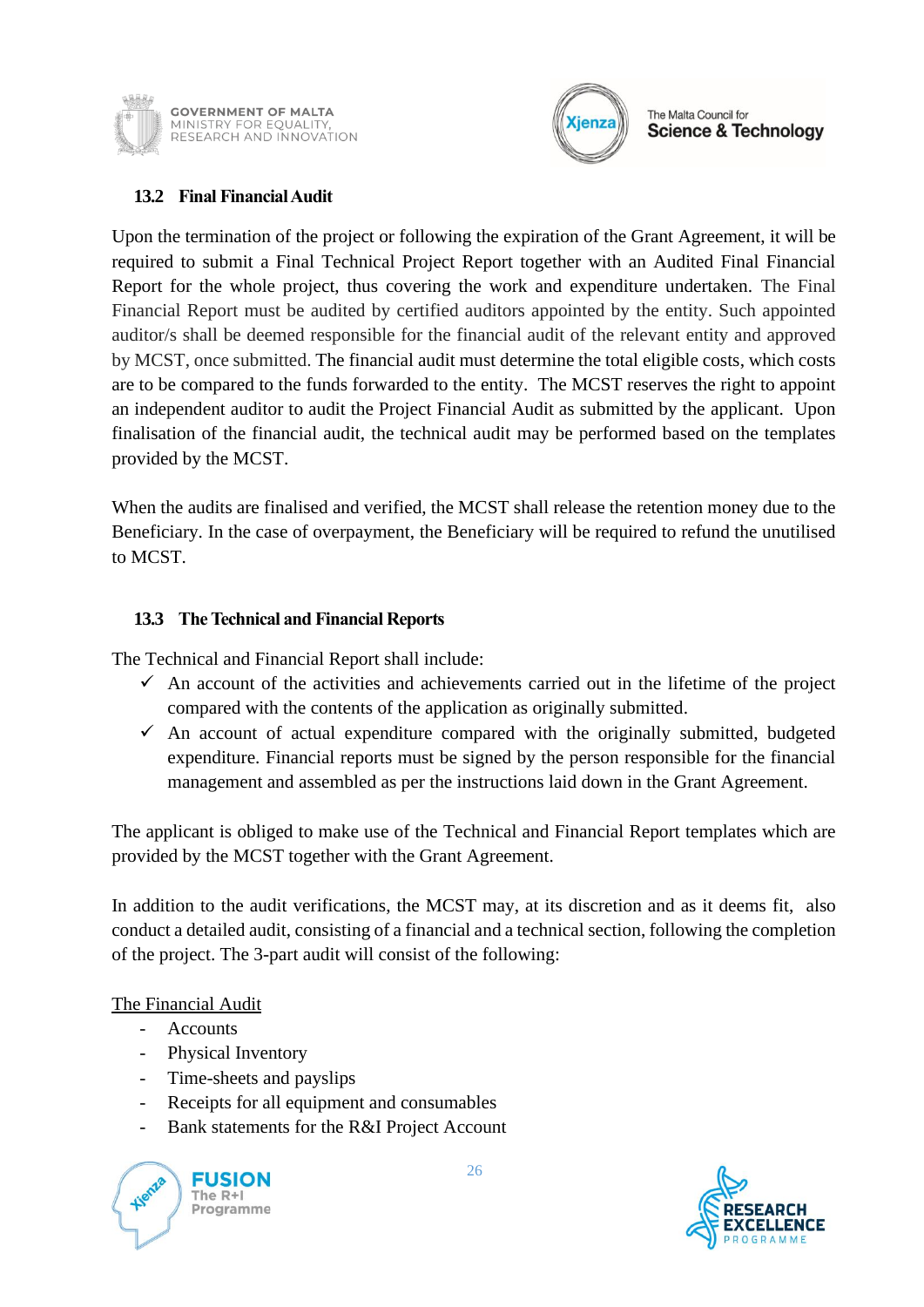



The Project Management Audit

- Schedule management
- Change management
- Deliverables
- Achievements compared with Key Performance Indicators

The Technical Audit

- Brief summary of the project including scientific hypothesis investigated in the research
- Interpretation of Research Results

The MCST reserves the right to request additional project-related information and conduct intermediate audits at any time as it may deem necessary.

If a project is found to be in breach of the Grant Agreement or should it materially depart from the contents of the originally submitted application, the MCST reserves the right to retract the award and the applicant may be required to refund the Grant in part or in full. In any such event, the MCST may also exclude an applicant from participating in future calls of the Programme.

# <span id="page-26-0"></span>**13.4 Accountability**

Applicants must keep a separate bank account or records, which must be clearly distinguishable from its other accounting records. All relevant expenses must be recorded in this account.

Eligible expenses must have been determined in accordance with the usual accounting and management principles and practices of the Applicant. Direct eligible costs must be backed up with the relevant documentation.

# <span id="page-26-1"></span>**14 Dissemination and Externalisation**

# <span id="page-26-2"></span>**14.1 Referencing**

Any articles and text material published in relation to the completion of tasks proposed in the project should include the words:

'Project <Project Name> financed by the Malta Council for Science & Technology, for and on behalf of the Foundation for Science and Technology, through the FUSION: R&I Research Excellence Programme'.

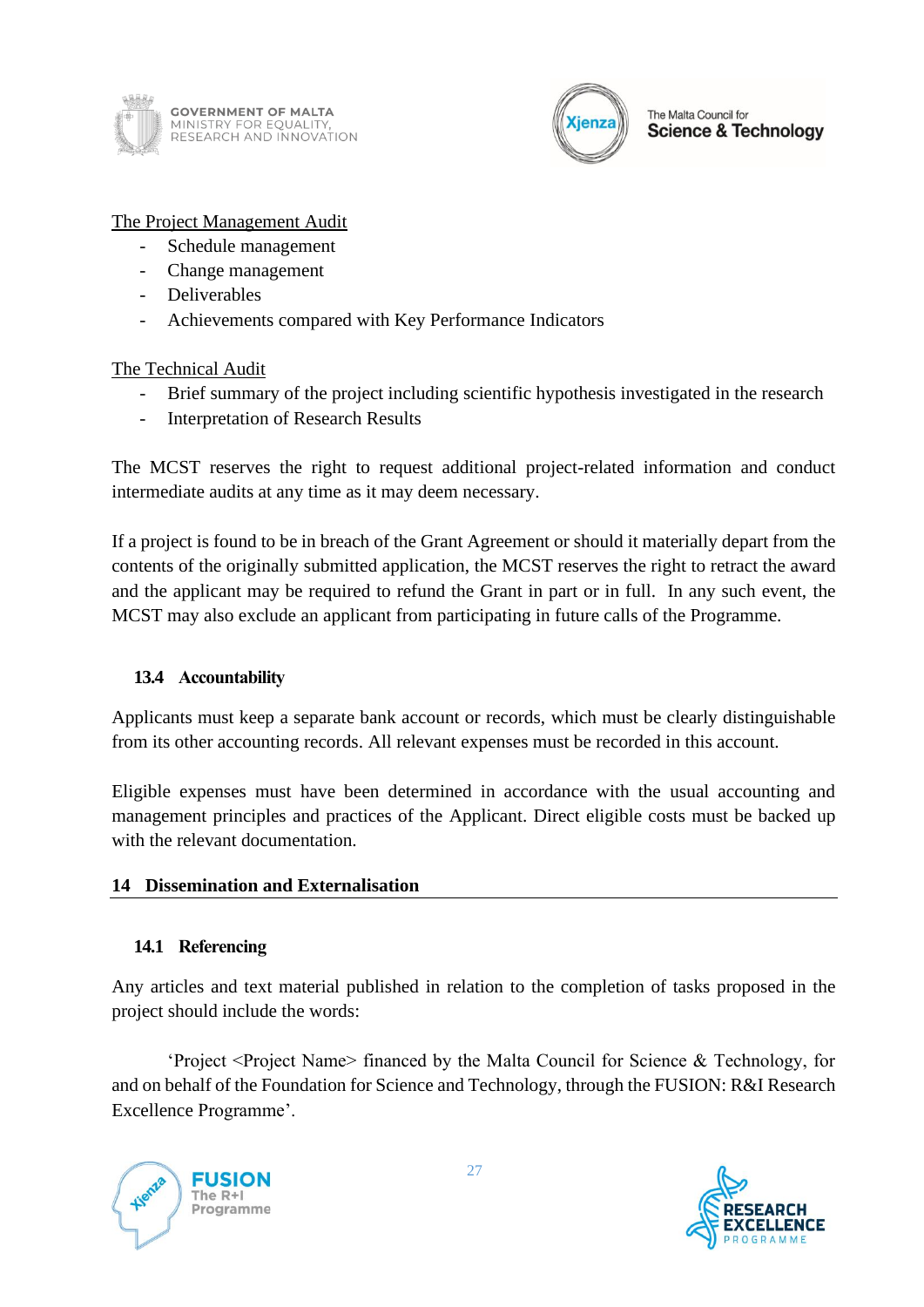

**GOVERNMENT OF MALTA** MINISTRY FOR EQUALITY,<br>RESEARCH AND INNOVATION



The Malta Council for **Science & Technology** 

Any websites or printed material related to the project should also include the MCST logo, the Ministry logo or any other logo related to this Programme, and as provided by MCST, where possible.

If any printed material is published without a mention of the Research Excellence Programme and MCST, the Beneficiary shall be obliged to publish a correction at its own expense in the subsequent issue of the publication or for it to be edited accordingly in the cases of online publications. In the case where such publicity does not mention the Research Excellence Programme and MCST, associated costs will be considered ineligible and will not be considered to fulfil any deliverables proposed in the application form.

# <span id="page-27-0"></span>**15 Supervening Circumstances**

The Project Coordinator is obliged to immediately advise the Unit Director, of any internal or external significant event which might either affect the validity or the implementation of the project. This obligation applies to the entire period between the submission of the preliminary project application and the completion of the project.

The MCST shall acknowledge receipt of the said notification within five (5) working days. The reply will either give such directives as it deems necessary for the furtherance on the project or reassess the project in its entirety accordingly.

Failure on the part of the Project Coordinator to comply with this obligation may be deemed by the MCST to constitute material non-compliance on the part of the Beneficiary and the MCST may, thereafter, take such action as is necessary in terms of the Grant Agreement, and in consequence of such non-compliance.

# <span id="page-27-1"></span>**15.1 Time Extensions**

Time extension requests are to be submitted in writing **one (1) month before the end of the project** to Ms. Abigail Aquilina, who will seek the approval of the Unit Director. Such extensions will be granted at the sole and unfettered discretion of MCST and the maximum extended period may not exceed **three (3) months**. The applicant must ensure that enough funding is available since no extra finances will be made available to cover the extension period.

# <span id="page-27-2"></span>**15.2 Default**

If the implementation of a project becomes impossible or implementation is not completed, MCST shall be entitled to take any action it deems necessary, including, but not limited to, the withdrawal of funding for the project and the collection of refunds of money already paid out. A similar course



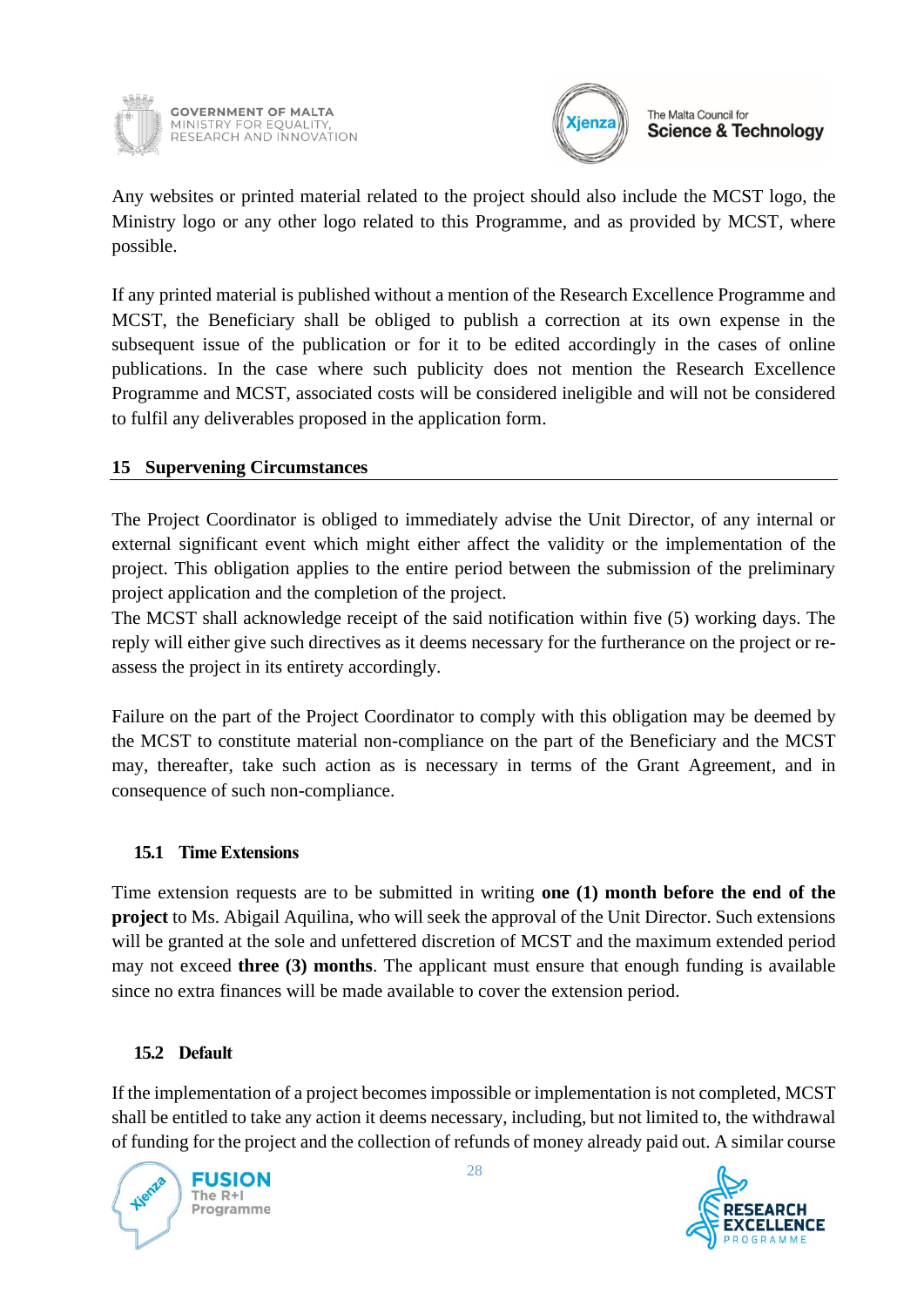



of action may be followed if a project is in default as a result of not meeting one or more of its obligations. Prior to taking any drastic action, the MCST will provide a maximum of two notices indicating a rectification period of one month each.

# <span id="page-28-0"></span>**16 Interpretation of Rules**

This document endeavours to establish comprehensive and clear rules governing the participation in the Research Excellence Programme. However, should circumstances arise where the rules are inadequate, unclear, ambiguous, or conflicting, the MCST shall, exercise its discretion in the interpretation of the rules or will extrapolate the rules as necessary through the setting up of ad hoc committees.



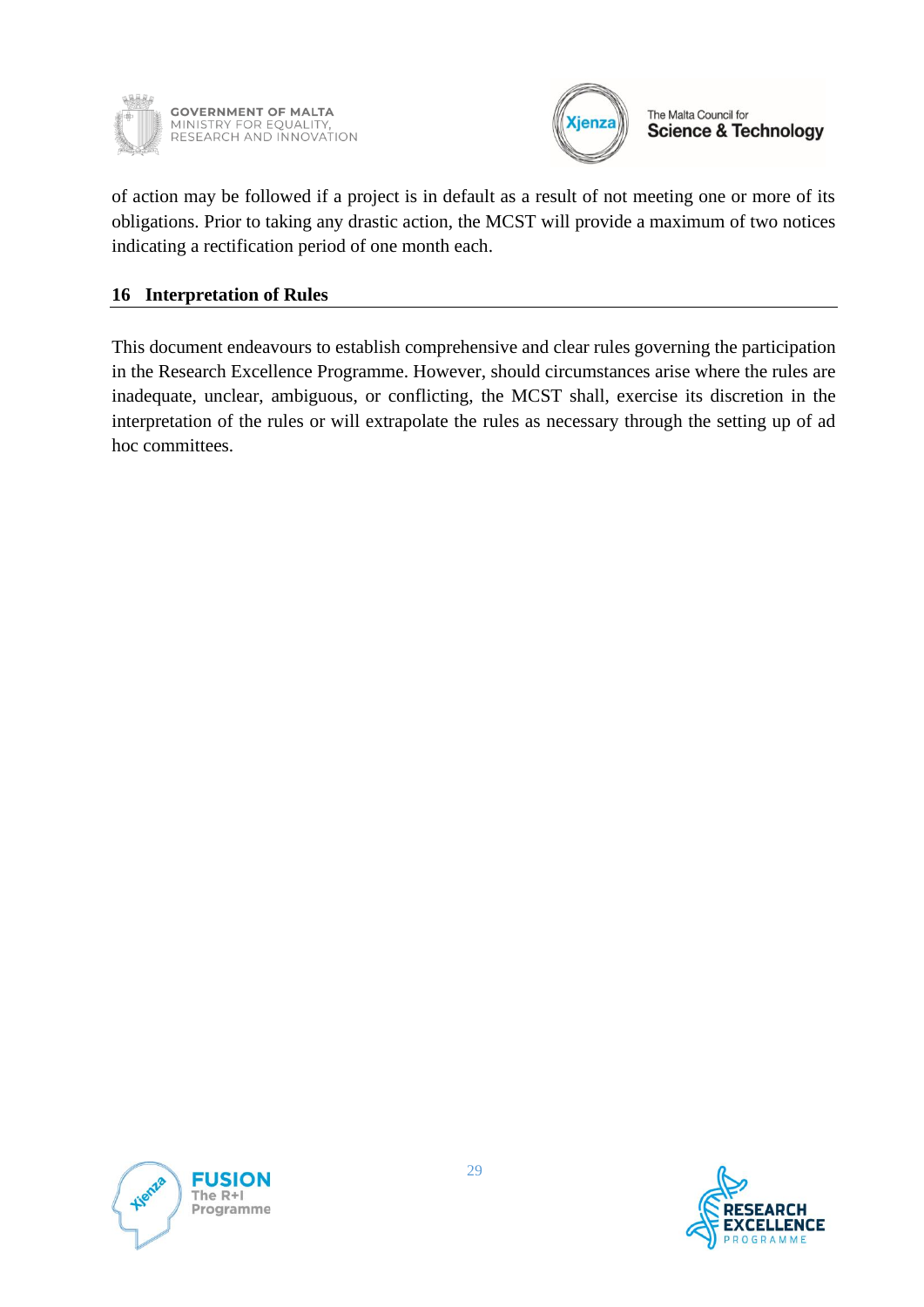



# APPENDIX 1

# TECHNOLOGY READINESS LEVELS (TRLs)

TRLs are a means to define endpoints of projects along the innovation axes from Basic Research to the Market, ranging from TRL 1 (Basic Concept) to TRL 9 (Market Entrance).

| <b>Technology</b> | <b>Definition</b>                     | <b>Explanation</b>                           |
|-------------------|---------------------------------------|----------------------------------------------|
| <b>Readiness</b>  |                                       |                                              |
| Level             |                                       |                                              |
| TRL1              | Basic principles observed and         | Lowest level of technology readiness.        |
|                   | reported                              | Process concept with basic scientific        |
|                   |                                       | foundation                                   |
| TRL <sub>2</sub>  | Technology concept and/or             | Scientific research begins to be translated  |
|                   | application formulated                | into applied research and development.       |
|                   |                                       | Applications are speculative and may be      |
|                   |                                       | unproven.                                    |
| TRL <sub>3</sub>  | Analytical and experimental critical  | Active research and development is           |
|                   | function and/or characteristic proof- | initiated, including analytical / laboratory |
|                   | of-concept                            | studies to validate predictions regarding    |
|                   |                                       | the technology.                              |
|                   |                                       |                                              |
| TRL <sub>4</sub>  | Scientific & process validation in    | Basic technological components are           |
|                   | laboratory environment                | integrated to establish that they will       |
|                   |                                       | work together.                               |
| TRL 5             | Scientific & process validation in    | The basic technological components are       |
|                   | intended environment                  | integrated with reasonably realistic         |
|                   |                                       | supporting elements so it can be tested in a |
|                   |                                       | simulated environment.                       |
|                   |                                       |                                              |
| TRL <sub>6</sub>  | System / subsystem model or           | A representative model or prototype          |
|                   | prototype demonstration in an         | system is tested in an intended              |
|                   | intended environment (ground or       | environment.                                 |
|                   | space)                                |                                              |
| TRL <sub>7</sub>  | System (full-scale) prototype         | A prototype system that is at the planned    |
|                   | demonstration in a real operational   | operational system.                          |
|                   | environment at pre-commercial         |                                              |
|                   | scale                                 |                                              |
| TRL <sub>8</sub>  | Actual system completed and           | In an actual system, the technology has      |
|                   | validated as capable commercial       | been proven to work in its final form and    |
|                   | system                                | under expected                               |
|                   |                                       | conditions.                                  |